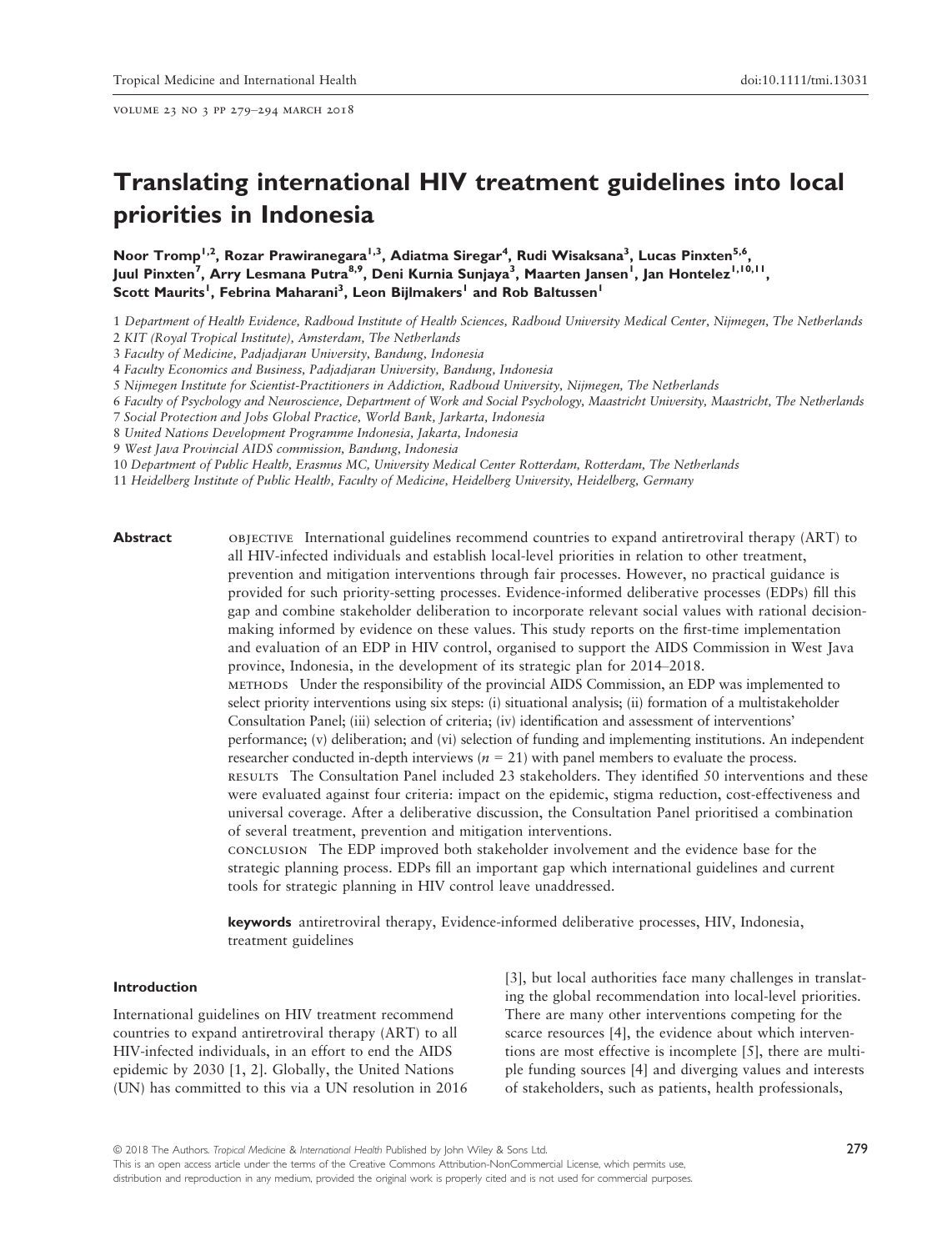NGOs and donor agencies [6, 7], all in the context of health system constraints [8–10]. Existing tools for strategic planning, such as the UNAIDS 'Know your epidemic, know your response' approach [11] and the 'HIV investment framework' [12], concentrate on expanding the evidence base, but these tools only provide a partial answer to the challenges local authorities face.

Generic frameworks on priority setting in health recognise priority setting as a highly complex and value-laden political process [13–16]. This has led to the development of evidence-informed deliberative processes (EDPs) that are explicitly aimed at facilitating legitimate priority setting [14, 17]. Legitimacy here refers to the reasonableness, or fairness, of decision-making processes and the eventual decisions, as perceived by stakeholders [16]. EDPs are, on the one hand, based on deliberation between stakeholders to identify, reflect and learn about the meaning and importance of relevant social values. On the other hand, they are based on structured decisionmaking through evidence-informed evaluation of the identified values, where possible. Importantly, EDPs do not provide a specific format or blueprint on how countries should organise their planning process. Instead, the framework outlines the principles and steps of such a process (Figure 1), whereby the further practical operationalisation depends on what is reasonable and affordable in a local context [14, 17].

Indonesia is the largest archipelago in the world with more than 13 000 islands, of which about 6000 are inhabited [18, 19]. Of the country's total population of 261 million, 690 000 (0.3%) were people living with HIV (PLWHA) in 2016 [20]. The country is home to Asia's fastest growing HIV epidemic, with 48 000 new infections in 2016. Except in Papua province (which is experiencing a generalised epidemic where the majority of infections are among the general population), the epidemic is concentrated, meaning that mainly key populations are infected. This includes 5.3% of female sex workers (FSWs), 28.8% of people who inject drugs (PWID), 25.8% of men who have sex with men (MSM) and 24.8% of transgender (TG) people. While a decline in HIV prevalence has been indicated in some affected populations, particularly among PWID in some cities, the overall epidemic is still in an expansion phase. The majority of new infections occur among MSM, who are often married to women due to societal and religious norms on homosexuality in Indonesia, and among clients of FSWs. This route of sexual HIV transmission seems to shift the epidemic from a concentrated epidemic among high-risk populations to a generalised one among the general population [20, 21].

Indonesia has not officially endorsed the international universal testing and treatment guidelines. However, the

Ministry of Health published a regulation on HIV control in 2013 which drastically expanded the guidelines from 'treat all people with CD4 cell counts of  $\leq$ 350 cells/ $\mu$ L' to 'treat all people with CD4 cell counts of  $\leq$ 350 cells/ $\mu$ L and all at-risk populations (MSM, PWID, FSWs, prisoners, pregnant women and TB/HIV patients and serodiscordant couples) regardless of their CD4 cell count [22]. A 2014 assessment, based on the National Commitments and Policies Instrument, also shows that Indonesia is committed to control HIV by providing ART free of charge [23]. Still, the ART coverage rate among all PLWHA in 2016 was only 13% [20].

West Java province, located in Indonesia's most developed and densely populated island of Java, has about 46 million inhabitants, a concentrated HIV epidemic comparable to the national picture and one of the country's highest HIV/AIDS burdens [24, 25]. In 2013, there were an estimated 59 000 PLWHA in West Java, of whom 15 000 were registered by the health system [26]. The West Java AIDS Commission, the governmental body which coordinates the provincial HIV response, struggles to reconcile implementation of the national ART guidelines with other local priorities in HIV control [27].

This study reports on the first-time implementation and evaluation of an EDP in HIV control in West Java province, Indonesia. We demonstrate its use 2013–2017 in the development of a new 5-year strategic plan (2014– 2018) for HIV control. We derive important lessons for the potential of these processes to translate international guidelines into local priorities in Indonesia and elsewhere in the world, in order to enhance the legitimacy of policy decisions around HIV control.

#### Methods

#### Setting

The West Java AIDS Commission consists of members from different sector ministries and non-governmental organisations (NGOs) and sets priorities in its 5-year strategic plan, which serves as a reference for the allocation of (inter)national funding in the province [28]. In 2010, total expenditure on HIV control in the province was US \$1.7 million [29]. As financial resource requirements to implement plans typically outstretch budgets, and international funding for HIV control in Indonesia is decreasing [24], the strategic plan also serves to stimulate the provincial government to increase its budget allocation to HIV control.

The previous 5-year strategic planning process (for the years 2008–2013) had several shortcomings: stakeholders were not systematically involved, their underlying values in shaping the HIV response were not made explicit, the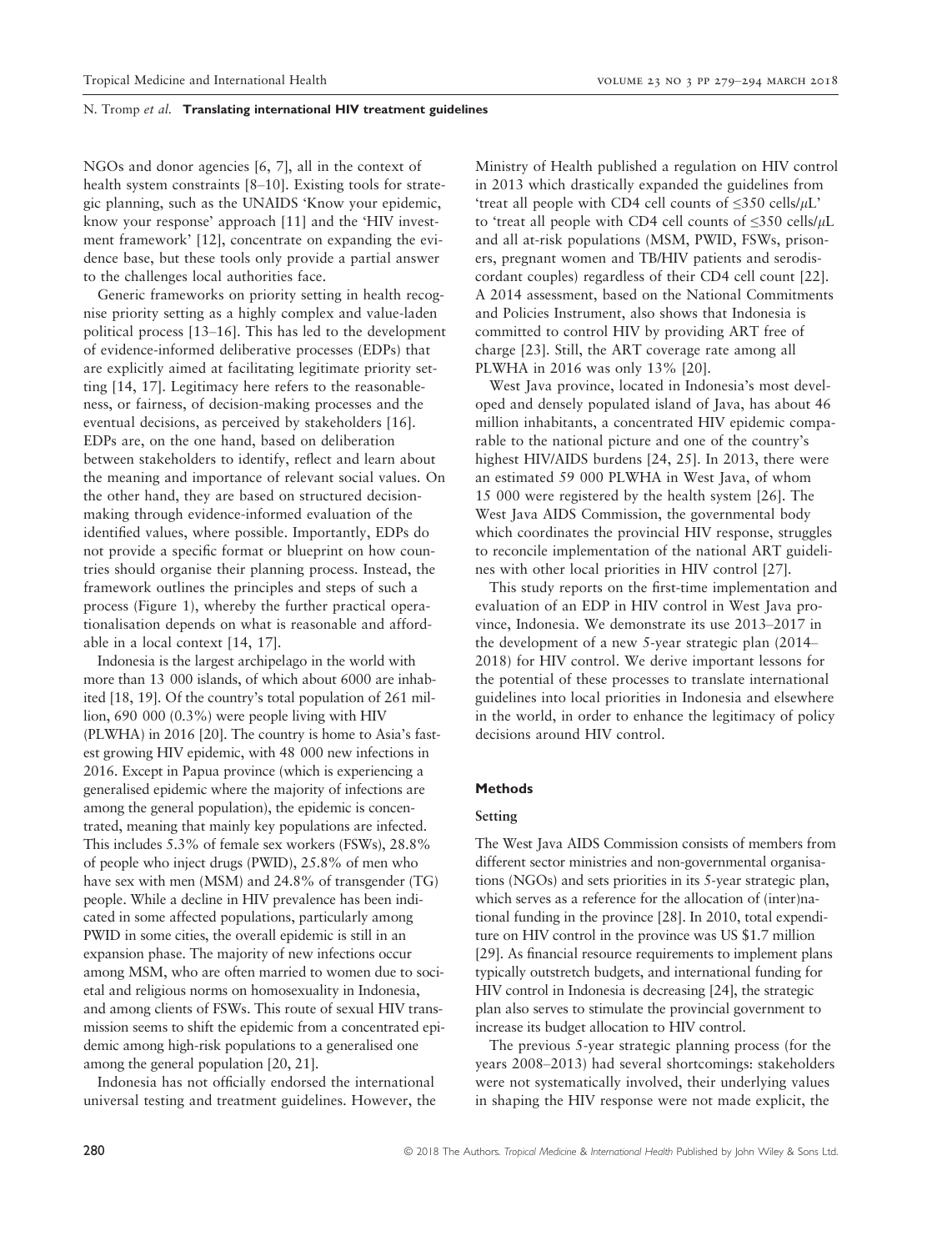

Figure 1 The six steps of the evidenceinformed deliberative process

evidence base used for the decisions was limited, and priorities had not been set. Funding to implement the plan was fragmented among several local government departments and international donor programmes, which hampered its implementation [27].

#### Implementation of EDP

The Commission established a so-called 'Project Team'  $(n = 6)$  to implement an evidence-informed deliberative planning process in West Java province in January 2013. The Project Team consisted of the secretary of the West Java AIDS Commission (AL), three researchers with expertise in HIV control and/or health economics from the Padjadjaran University in Bandung, Indonesia (AS, RP and RW), and two researchers from Radboud University Medical Center, the Netherlands, with expertise in priority setting in the health sector (NT and RB).

The Project Team operationalised the six generic steps of EDPs (Figure 1). In step 1, the Project Team conducted a situational analysis in January 2013 and developed an Asian Epidemic Model (AEM) to simulate and predict the HIV epidemic in the province. The AEM is a dynamic mathematical model and widely used among Asian governments [30]. Furthermore, an evaluation was conducted of the previous 5-year strategic planning process for 2009–2013 to help improve the decision-making process. Details about design, assumptions and data of the AEM and the strategic planning process evaluation can be found elsewhere [25, 27].

Deliberation is a key part of the EDP and is used in steps 2–6 [31]. A plenary discussion was chosen as the deliberation technique based on the evaluation of the previous strategic planning process, which revealed that in the Indonesian culture, it is inappropriate to use voting [27]. The five principles of *Pancasila* (Indonesia's state principles introduced by president Sukarno in 1945) name democracy as a core value and state that disagreements should be resolved through discussions. All the plenary discussions in the different steps of EDP were moderated by one of the Indonesian researchers on the Project Team (RP) who has a background in psychology, over 5 years of experience in workshop facilitation and HIV control and about 3 years in priority setting in health.

In step 2, the team organised a meeting (duration 90 min) in February 2013 to establish a so-called 'Consultation Panel' of 23 stakeholders, including provincial government authorities from the health, labour and education offices and the coordinating body for family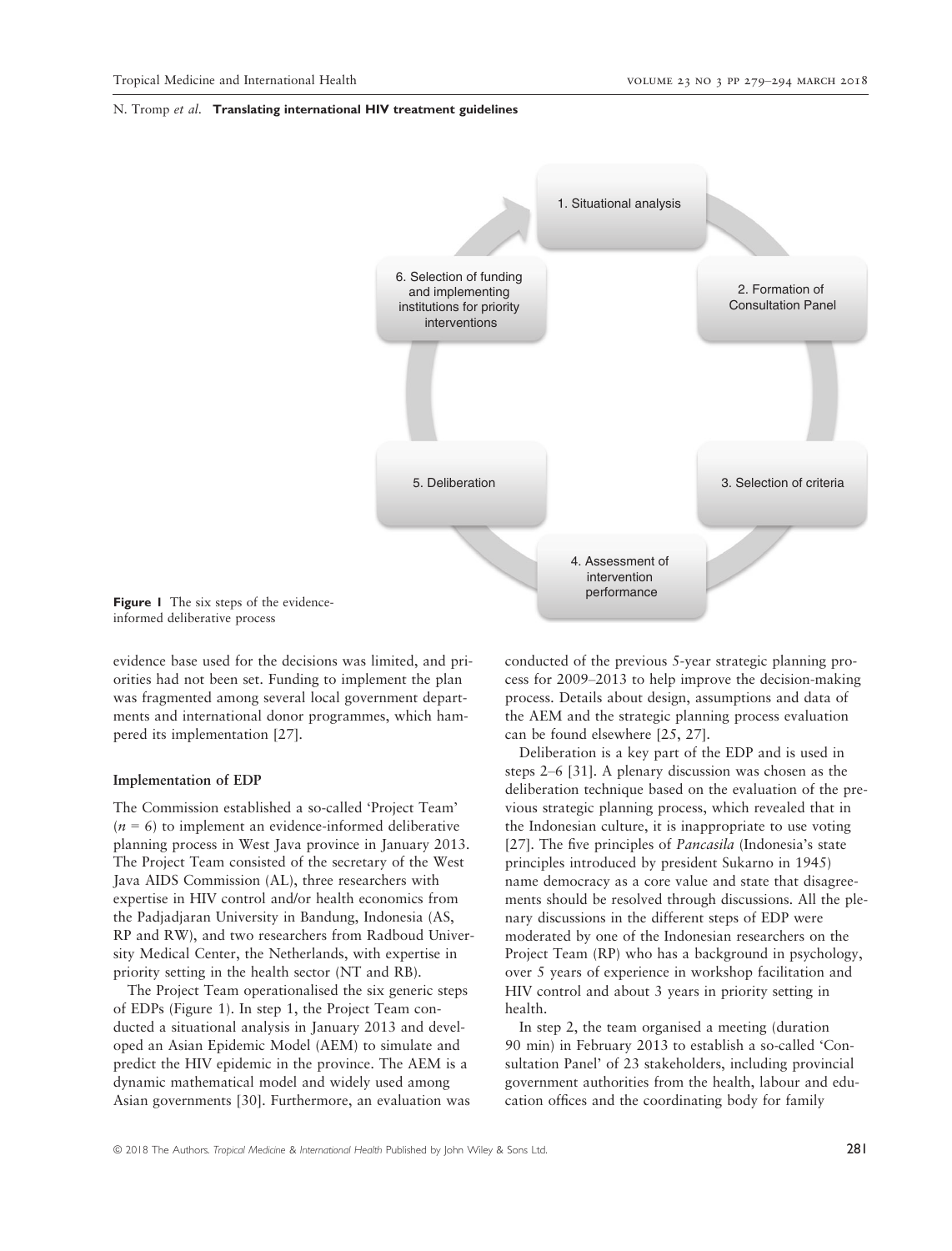planning  $(n = 6)$ ; staff members from community organisations that provide family planning services or represent PLWHA and high-risk groups (MSM, TG and PWID)  $(n = 4)$ ; programme managers from the West Java AIDS Commission  $(n = 7)$ ; and experts from Padjadjaran University in the economic and epidemiological aspects of HIV ( $n = 6$ ). The selection of Consultation Panel members was based on an existing expert team consulted regularly by the AIDS Commission, as well as the situational analysis and stakeholder evaluation from step 1. The Project Team asked the Consultation Panel for additional names of persons who should be involved in the process, leading to the development of a Broader Stakeholder Panel ( $n = 70$ , including the Consultation Panel members) of West Java and national government institutions, NGOs and eight private sector parties.

In step 3, the Project Team organised a 120-min focus group discussion (FGD) [32] in March 2013 for the Consultation Panel (participation rate 43%) to determine the criteria they considered important in HIV control. As input for the discussion, a list of criteria was composed based on a survey conducted in West Java among different stakeholder groups (policymakers, lay people, PLWHA and healthcare workers) on the most important criteria for HIV control [33]. Other inputs for the list were the WHO guidelines on the strategic use of ARVs [34] and (implicit) criteria that had been used in previous National and West Java strategic plans [27]. During the FGD, the Project Team presented the list of 31 criteria to the Consultation Panel members and asked each member to write his or her top three criteria on a piece of paper. The Project Team collected the papers and tallied the number of times each criterion was mentioned. Through deliberation in the form of a plenary discussion, the Consultation Panel members agreed to rank the criteria based on the number of times each was mentioned. Then, they reached consensus through plenary discussion to select the four most frequently mentioned criteria. Finally, 19 of the 23 Consultation Panel members (response rate 83%) completed a survey to develop criteria weights, where they were asked to divide 100 points among the four criteria to indicate the relative importance of each.

In step 4, the Project Team organised six FGDs of 90 min each over a 2-day period in April 2013. Participants were Broader Stakeholder Panel members, with the sessions organised according to the working groups established in most AIDS Commissions in Indonesia: prevention of sexual transmission (attendance 6/10, or 60%), care support treatment (3/18, or 17%), harm reduction (11/11, or 100%), mitigation (7/19, or 39%), media (12/18, or 67%) and workplace (7/17, or 41%). During the FGDs, facilitated by a member of the Project

Team (RP), Broader Stakeholder Panel members were asked to identify interventions – whether new or existing – for inclusion in the strategic plan. To the list identified in the FGDs, the Consultation Panel and Project Team added interventions from international guidelines and local and other countries' experiences, so as not to miss potentially relevant interventions. The Project Team divided the interventions into three categories: prevention, treatment and mitigation.

Three researchers (NT, RP and AS) from the Project Team assigned performance scores to the interventions for each of the four criteria from step 3, with scores ranging from 0 to 2, where 2 indicated high, 1 moderate and 0 low performance. The scoring was based on existing evidence that was brought together in databases of scientific peer-reviewed and grey literature on HIV in the Indonesian context [35], projections of the AEM, or, alternatively, expert opinion (in teams of at least two experts). The collection of evidence took place from May to September 2013. The scoring system was chosen to keep the scoring simple to understand for the Consultation Panel members. More details about the scoring process can be found online (see Additional Supporting Information Data S1). The strength of the evidence underlying each score was indicated by the researchers of the Project Team in stars: expert opinion on new interventions received one star, indicating weak evidence; expert opinion on existing interventions received two stars, indicating moderate evidence; and interventions backed by compelling scientific evidence (either through mathematical modelling or from the literature) received three stars, indicating strong evidence. The total scores per intervention were calculated by weighting its scores with the criterion weights. Then, a so-called performance matrix was developed to show the scores and rank order of interventions based on the total scores.

In step 5, the Consultation Panel deliberated on the performance matrix during a 1-day meeting in September 2013 (participation rate 54%) in an interactive poster exercise to critically assess and build consensus on the scores. For each intervention, an A1 size poster presented the intervention description and target groups, performance scores and strength of evidence. To improve the scoring of the interventions and create ownership of results, Consultation Panel members were invited to walk individually along the posters and to critically assess the scores or suggest alternative scores, in case they did not agree with the scoring, using 'comment cards'. The comments were entered in a Microsoft Excel spreadsheet by the Project Team on the spot and discussed, particularly when changes were suggested to scores related to very strong evidence. This was to stimulate members to think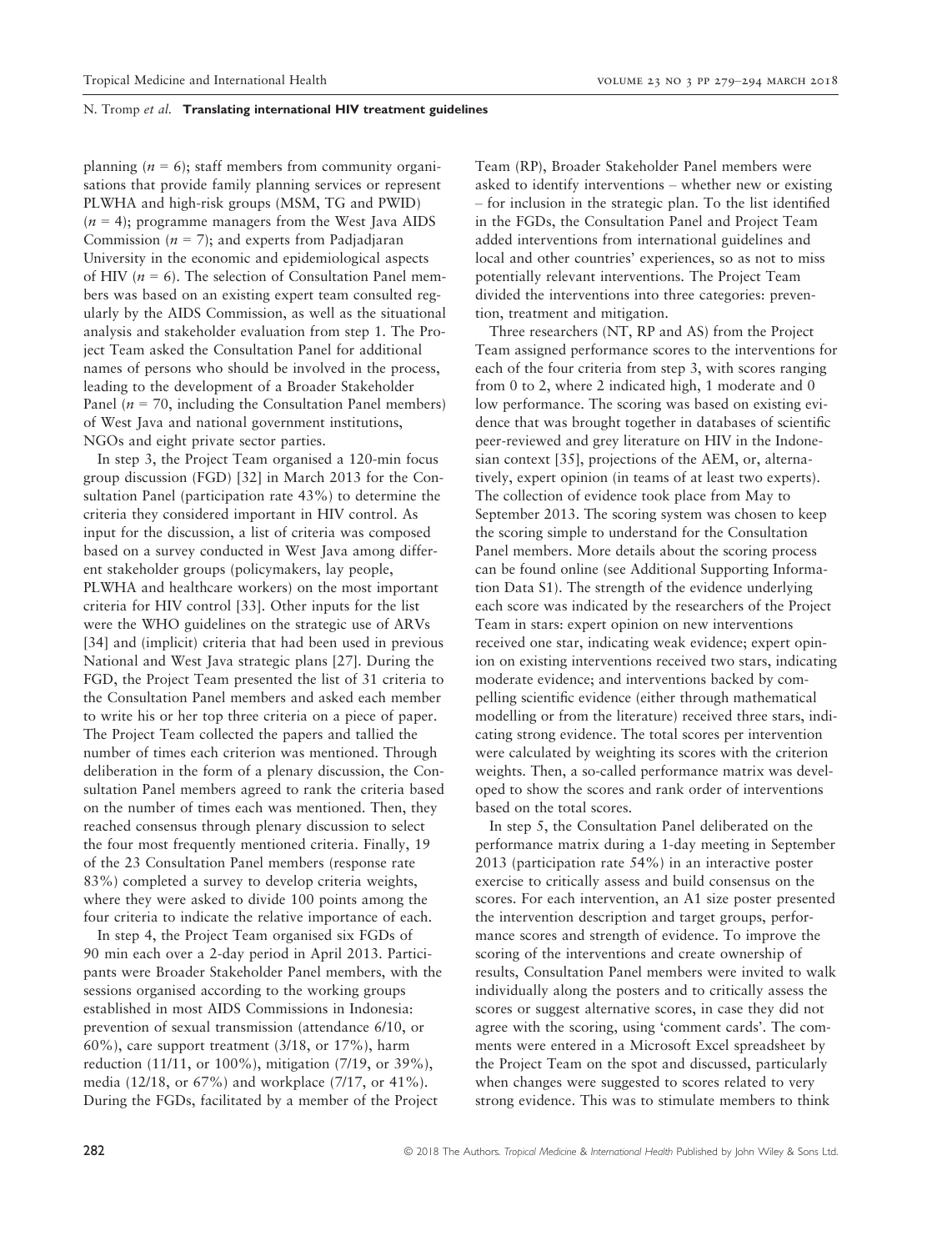in an evidence-informed way. Subsequently, members deliberated plenary on the resulting rank ordering by bringing in additional considerations that were not yet captured by the four criteria. Finally, the final scores, rank order and priority interventions were agreed upon.

In step 6, the Consultation Panel met for 2 days in October 2013 in three subgroups (prevention, treatment and mitigation), with members assigned to an appropriate subgroup based on experience. For the top interventions, each subgroup discussed coverage targets for 2014–2018 and the stakeholders that are currently and could additionally implement and fund the interventions. While for the prevention and mitigation category, the top five priority interventions were discussed, for treatment only the testing and treatment package per target group was discussed due to time considerations.

### Evaluation of EDP

In April-May 2014, an independent researcher (SM) conducted in-depth semistructured interviews with 21 of the 23 Consultation Panel members (response rate 91.3%) to evaluate their perceptions of the process. The questions were based on existing frameworks for successful priority setting in health [36] and covered stakeholder understanding, engagement and satisfaction; explicitness of the implemented process; information management; revision and appeal process; quality of decision-making; and public engagement. Interviews were held in Bahasa Indonesia, voice-recorded, transcribed and translated into English. The researcher coded the transcriptions using Microsoft Excel software and summarised the findings. More details about the evaluation can be found elsewhere [37].

#### Role of the funding source

This study was funded by Radboud University Medical Center fellowship for NT. The funding source did not have any impact on the design, conduct or reporting of the study.

### **Results**

After the situational analysis was conducted (step 1) and the Consultation Panel was established (step 2), the Panel selected four criteria (and assigned weights to these, indicated in brackets) in step 3: impact on the epidemic (34/100), stigma reduction (25/100), cost-effectiveness (18/100) and universal coverage (23/100). Impact on the epidemic was defined as the number of HIV infections that can be prevented by an intervention between 2014 and 2018. Stigma reduction meant the amount of 'selfenacted' and 'societal stigma' that could be reduced by

an intervention during this same time period. Cost-effectiveness was defined as the budget spent on the intervention against the impact on the epidemic, also for 2014– 2018. Universal coverage was defined as achievement of 80% coverage of the target population of the intervention in 2018. In step 4, the Panel proposed 42 existing interventions and eight interventions that had not yet been implemented in West Java province (the definitions can be found in Appendix Table A1). As interventions were not differentiated by coverage level or 2018 coverage target at this stage of the strategic planning process, the criterion 'universal coverage' scored similar across interventions. Despite this, stakeholders found it important to retain the criterion to make the scoring and evidence transparent for stakeholders.

In step 5, the Consultation Panel agreed to make a few corrections to the scores. This did not affect the overall rank order of the interventions. The Consultation Panel also discussed broader considerations. Importantly, despite the differences in ranking, they considered it important to implement a combination of preventive, treatment and mitigation interventions, following the UNAIDS strategy on zero new infections, zero AIDSrelated deaths and zero discrimination [38]. Mitigation was defined as interventions that relieve the impact of HIV on the lives of PLWHA. The scores, rank ordering and resulting prioritisation of interventions by category (prevention, treatment and mitigation) are presented in Tables 1, 2 and 3, respectively.

The Consultation Panel selected the five highest-ranked preventive interventions, the highest-ranked treatment intervention and the five highest-ranked mitigation interventions as priority interventions. Among preventive interventions, school-based education; information and education during Friday prayers; and websites and social media scored high on all criteria and were ranked 1-3, respectively. Citizen's AIDS programme and workplace programme scored high on 'impact on epidemic' and 'stigma reduction' and moderate on 'cost-effectiveness'; they were ranked 4 and 5. Among treatment interventions, HIV testing and treatment package (including outreach, voluntary counselling and testing, partner notification, ARV treatment and adherence counselling and peer support) scored high on all criteria which made it rank first, whereas treatment of opportunistic infections scored low on all criteria, resulting in second rank. Among mitigation interventions, the Probation programme for prisoners; vocational training for FSWs; community-based rehabilitation for PWID; stigma reduction training for police officers and law enforcers; and stigma reduction training for healthcare workers scored variably on the criteria; they were ranked 1–5 in that order. The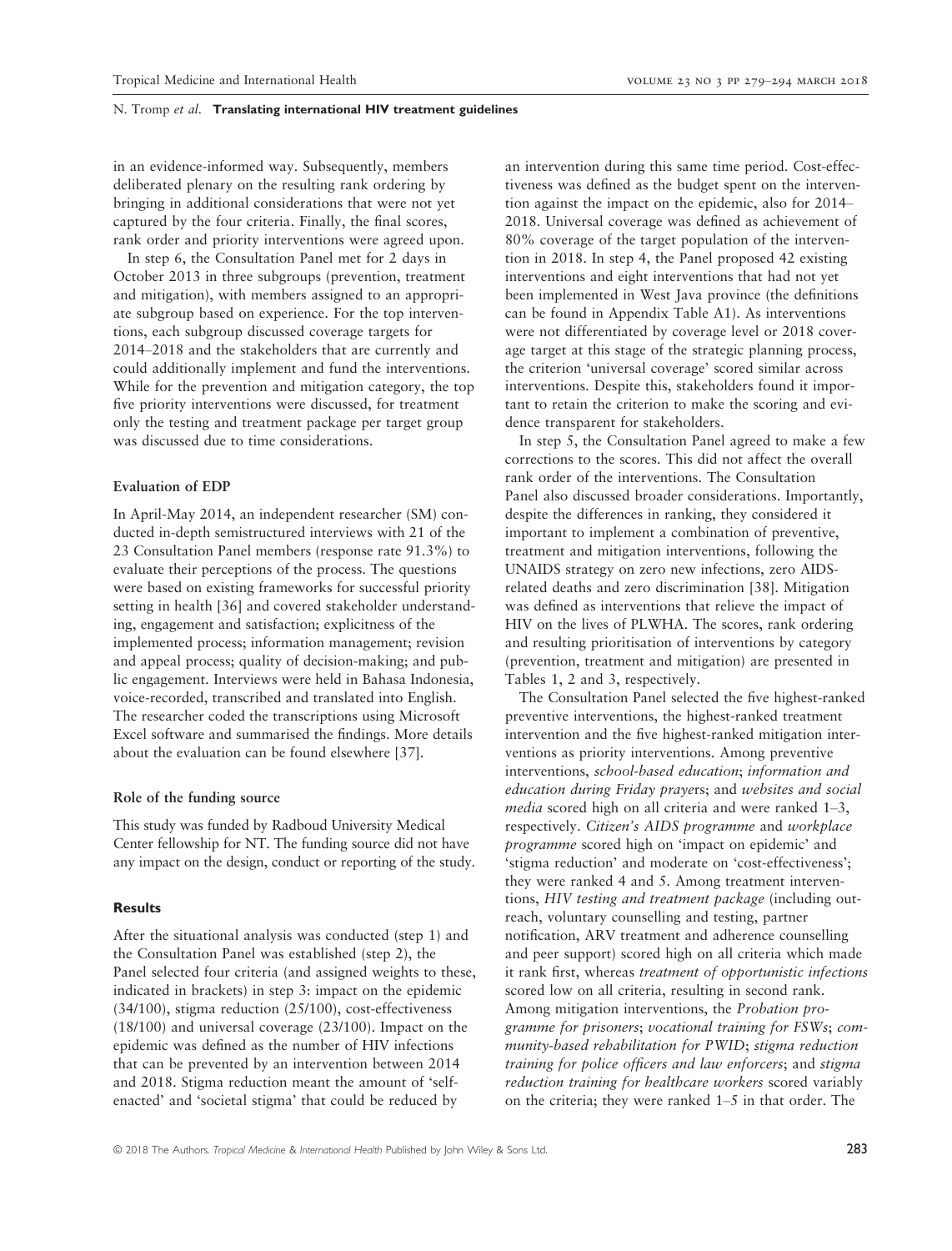|  | Table I Performance matrix for prevention interventions for HIV control in West Java province |  |  |  |  |  |  |  |  |
|--|-----------------------------------------------------------------------------------------------|--|--|--|--|--|--|--|--|
|--|-----------------------------------------------------------------------------------------------|--|--|--|--|--|--|--|--|

|                                                                              | Criteria              |                     |                          |                       | Total<br>score | Rank<br>overall | Rank<br>subcategory |
|------------------------------------------------------------------------------|-----------------------|---------------------|--------------------------|-----------------------|----------------|-----------------|---------------------|
| Prevention interventions                                                     | Impact on<br>epidemic | Stigma<br>reduction | $Cost-$<br>effectiveness | Universal<br>coverage |                |                 |                     |
| Weights                                                                      | 34                    | 25                  | 18                       | 23                    |                |                 |                     |
| School-based education                                                       | $2*$                  | $\overline{2}$      | $\overline{2}$           | $\mathbf{1}$          | 177†           | $\mathbf{1}$    | $\mathbf{1}$        |
| Information and education<br>during Muslim Friday prayers                    | 2                     | $\overline{2}$      | $\overline{2}$           | $\mathbf{1}$          | 177            | $\mathbf{1}$    | $\overline{2}$      |
| Websites and social media                                                    | $\overline{2}$        | $\overline{2}$      | 2                        | $\mathbf{1}$          | 177            | $\mathbf{1}$    | 3                   |
| Stand-alone outreach‡                                                        | $\overline{2}$        | $\overline{2}$      | $\mathbf{1}$             | $\mathbf{1}$          | 159            | $\overline{2}$  | $\overline{4}$      |
| Citizens' AIDS programme                                                     | $\overline{2}$        | $\overline{2}$      | $\mathbf{1}$             | $\mathbf{1}$          | 159            | $\overline{2}$  | 5                   |
| Workplace programmes                                                         | $\overline{2}$        | $\overline{2}$      | $\mathbf{1}$             | $\mathbf{1}$          | 159            | $\overline{2}$  | 6                   |
| Condom distribution and promotion                                            | $\overline{2}$        | $\overline{0}$      | $\overline{2}$           | $\mathbf{1}$          | 127            | 3               | 7                   |
| Condoms sold with energy drinks<br>in red-light districts                    | $\overline{2}$        | $\theta$            | $\overline{2}$           | $\mathbf{1}$          | 127            | 3               | 8                   |
| PMTCT - information for women<br>of reproductive age                         | 1                     | $\overline{2}$      | $\mathbf{1}$             | $\mathbf{1}$          | 125            | $\overline{4}$  | 9                   |
| Radio talk shows                                                             | 1                     | $\overline{2}$      | $\mathbf{1}$             | $\mathbf{1}$          | 125            | 4               | 10                  |
| Television talk shows                                                        | $\mathbf{1}$          | $\overline{2}$      | $\mathbf{1}$             | $\mathbf{1}$          | 125            | $\overline{4}$  | 11                  |
| Printed media, HIV columns                                                   | 1                     | $\overline{2}$      | $\mathbf{1}$             | $\mathbf{1}$          | 12.5           | 4               | 12                  |
| Stand-alone voluntary counselling and testing                                | $\mathbf{1}$          | $\mathbf{1}$        | $\sqrt{2}$               | $\mathbf{1}$          | 118            | 5               | 13                  |
| PMTCT - family and reproductive health<br>counselling for HIV-infected women | $\mathbf{1}$          | $\mathbf{1}$        | $\overline{2}$           | $\mathbf{1}$          | 118            | 5               | 14                  |
| PMTCT - HIV testing and treatment B+                                         | $\mathbf{1}$          | $\mathbf{1}$        | $\overline{2}$           | $\mathbf{1}$          | 118            | 5               | 15                  |
| PMTCT - opt-out testing for pregnant women                                   | $\mathbf{1}$          | $\mathbf{1}$        | $\mathbf{1}$             | $\mathbf{1}$          | 100            | 6               | 16                  |
| Universal precautions                                                        | $\mathbf{1}$          | $\mathbf{1}$        | $\mathbf{1}$             | $\mathbf{1}$          | 100            | 6               | 17                  |
| Training for journalists to write about HIV                                  | $\mathbf{1}$          | $\mathbf{1}$        | $\mathbf{1}$             | $\mathbf{1}$          | 100            | 6               | 18                  |
| Printed information and education<br>(leaflets, stickers and posters)        | $\mathbf{1}$          | $\mathbf{1}$        | $\mathbf{1}$             | $\mathbf{1}$          | 100            | 6               | 19                  |
| Radio ad libs                                                                | $\mathbf{1}$          | 1                   | $\mathbf{1}$             | $\mathbf{1}$          | 100            | 6               | 20                  |
| Radio HIV public service announcements                                       | $\mathbf{1}$          | $\mathbf{1}$        | $\mathbf{1}$             | $\mathbf{1}$          | 100            | 6               | 21                  |
| Blood screening                                                              | $\mathbf{1}$          | $\theta$            | $\overline{2}$           | $\mathbf{1}$          | 93             | 7               | 22                  |
| Sexual transmitted infections testing and treatment                          | $\overline{2}$        | $\overline{0}$      | $\overline{0}$           | $\mathbf{1}$          | 91             | 8               | 23                  |
| Television HIV public service announcements                                  | $\mathbf{1}$          | $\mathbf{1}$        | $\Omega$                 | $\mathbf{1}$          | 82             | 9               | 24                  |
| World AIDS day                                                               | $\mathbf{1}$          | $\mathbf{1}$        | $\mathbf{0}$             | $\mathbf{1}$          | 82             | 9               | 25                  |
| Information and education on                                                 | $\mathbf{1}$          | $\mathbf{1}$        | $\mathbf{0}$             | $\mathbf{1}$          | 82             | 9               | 26                  |
| televisions in minimarkets                                                   |                       |                     |                          |                       |                |                 |                     |
| Needle exchange and medical waste management                                 | $\mathbf{1}$          | $\overline{0}$      | $\mathbf{0}$             | $\mathbf{1}$          | 57             | 11              | 27                  |
| Methadone and peer support for PWID                                          | $\mathbf{1}$          | $\mathbf{0}$        | $\mathbf{0}$             | $\mathbf{1}$          | 57             | 11              | 28                  |
| Pre-marital voluntary counselling and testing                                | $\boldsymbol{0}$      | $\mathbf{1}$        | $\mathbf{0}$             | $\mathbf{1}$          | 48             | 12              | 29                  |
| Functional cure experiments                                                  | $\mathbf{0}$          | $\mathbf{1}$        | $\mathbf{0}$             | $\mathbf{1}$          | 48             | 12              | 30                  |
| <b>Edutainment</b> concerts                                                  | $\Omega$              | $\mathbf{1}$        | $\overline{0}$           | $\mathbf{1}$          | 48             | 12              | 31                  |
| AIDS ambassador                                                              | $\theta$              | $\mathbf{1}$        | $\mathbf{0}$             | $\mathbf{1}$          | 48             | 12              | 32                  |
| Post-exposure prophylaxis                                                    | $\Omega$              | $\theta$            | $\theta$                 | $\mathbf{1}$          | 23             | 13              | 33                  |

PMTCT, prevention of mother-to-child transmission.

Italics = new interventions that did not yet exist in West Java province at time of the EDP.

Bold = interventions selected as top priorities by the consultation panel.

\*Scores indicate the performance of an intervention on the criteria:  $2 =$  high,  $1 =$  moderate,  $0 =$  low.

†The total score per intervention is calculated by the sum of the weights times the score per criterion, for example

 $(2 \times 34) + (2 \times 25) + (2 \times 18) + (2 \times 23) = 177.$ 

‡This intervention was not selected among the top five prevention interventions as it is already part of the comprehensive HIV testing and treatment package (see Table 2).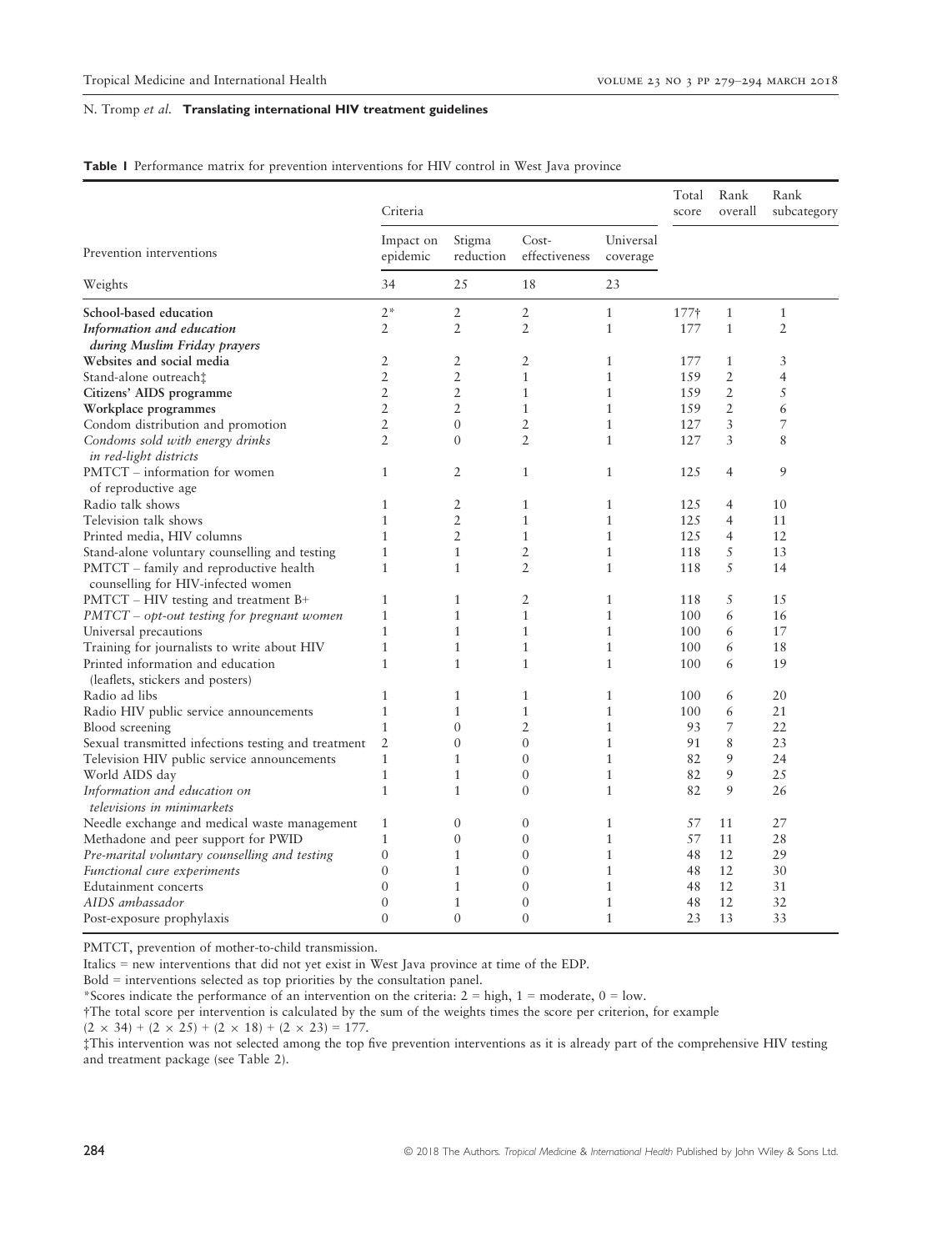|                                                                                     | Criteria              |                     |                          |                       | Total<br>score | Rank<br>overall | Rank<br>subcategory |
|-------------------------------------------------------------------------------------|-----------------------|---------------------|--------------------------|-----------------------|----------------|-----------------|---------------------|
| Treatment interventions                                                             | Impact on<br>epidemic | Stigma<br>reduction | $Cost-$<br>effectiveness | Universal<br>coverage |                |                 |                     |
| Weights<br>HIV testing and treatment package*<br>Opportunistic infections treatment | 34<br>2†              | 25                  | 18<br>0                  | 23                    | 1771<br>23     | 13              |                     |

Table 2 Performance matrix for treatment interventions for HIV control in West Java province

Bold = interventions selected as top priorities by the consultation panel.

\*The package consists of: outreach, voluntary counselling and testing, partner notification, antiretroviral treatment, adherence counselling and peer support.

†Scores indicate the performance of an intervention on the criteria: 2 = high, 1 = moderate, 0 = low.

‡The total score per intervention is calculated by the sum of the weights times the score per criterion, for example

 $(2 \times 34) + (2 \times 25) + (2 \times 18) + (2 \times 23) = 177.$ 

Table 3 Performance matrix for mitigation interventions for HIV control in West Java province

|                                                     | Criteria              |                     |                          |                       | Total<br>score | Rank<br>overall | Rank<br>subcategory |
|-----------------------------------------------------|-----------------------|---------------------|--------------------------|-----------------------|----------------|-----------------|---------------------|
| Mitigation interventions                            | Impact on<br>epidemic | Stigma<br>reduction | $Cost-$<br>effectiveness | Universal<br>coverage |                |                 |                     |
| Weights                                             | 34                    | 25                  | 18                       | 23                    |                |                 |                     |
| Probation programme for prisoners                   | $1*$                  |                     | 2                        |                       | 118†           | 5               |                     |
| Vocational training for FSWs                        |                       |                     |                          |                       | 82             | 9               |                     |
| Community-based rehabilitation for PWID             |                       |                     |                          |                       | 73             | 10              | 3                   |
| Stigma reduction training                           |                       | $\overline{2}$      |                          |                       | 73             | 10              | 4                   |
| for police officers and law enforcers               |                       |                     |                          |                       |                |                 |                     |
| Stigma reduction training for healthcare workers    | $\left( \right)$      |                     | 0                        |                       | 73             | 10              | 5                   |
| PMTCT – milk programme for<br>HIV-infected children |                       |                     | $\left( \right)$         |                       | 48             | 12              | 6                   |
| Education scholarships for HIV-infected people      | $\Omega$              |                     | $\left( \right)$         |                       | 48             | 12              |                     |
| Support for government insurance application        |                       |                     |                          |                       | 48             | 12              |                     |
| Psychological counselling                           |                       |                     |                          |                       | 48             | 12              | 9                   |
| Legal support for stigmatised children in schools   | $\theta$              |                     |                          |                       | 48             | 12              | 10                  |
| Microloans                                          |                       |                     |                          |                       | 23             | 13              | 11                  |
| Social support for widows (group discussion)        |                       |                     |                          |                       | 23             | 13              | 12                  |
| Day care for children                               |                       |                     |                          |                       | 23             | 13              | 13                  |
| Transport subsidies for HIV patients                |                       |                     |                          |                       | 23             | 13              | 14                  |
| In-patient rehabilitation                           |                       |                     |                          |                       | 23             | 13              | 15                  |

FSW, female sex worker; PMTCT, prevention of mother-to-child transmission; PWID, people who inject drugs.

Italics = new interventions that did not yet exist in West Java province at time of the EDP.

Bold = interventions selected as top priorities by the consultation panel.

\*Scores indicate the performance of an intervention on the criteria:  $2 =$  high,  $1 =$  moderate,  $0 =$  low.

†The total score per intervention is calculated by the sum of the weights times the score per criterion, for example

 $(1 \times 34) + (1 \times 25) + (2 \times 18) + (1 \times 23) = 118.$ 

Consultation Panel questioned the low ranking of PWIDrelated interventions, but eventually agreed to it given that new infections in West Java province mainly occur among MSM and FSWs, rather than PWID.

In step 6, the Consultation Panel agreed which stakeholders are currently and could additionally take up responsibility for funding and implementation of the priority interventions. Furthermore, the coverage targets for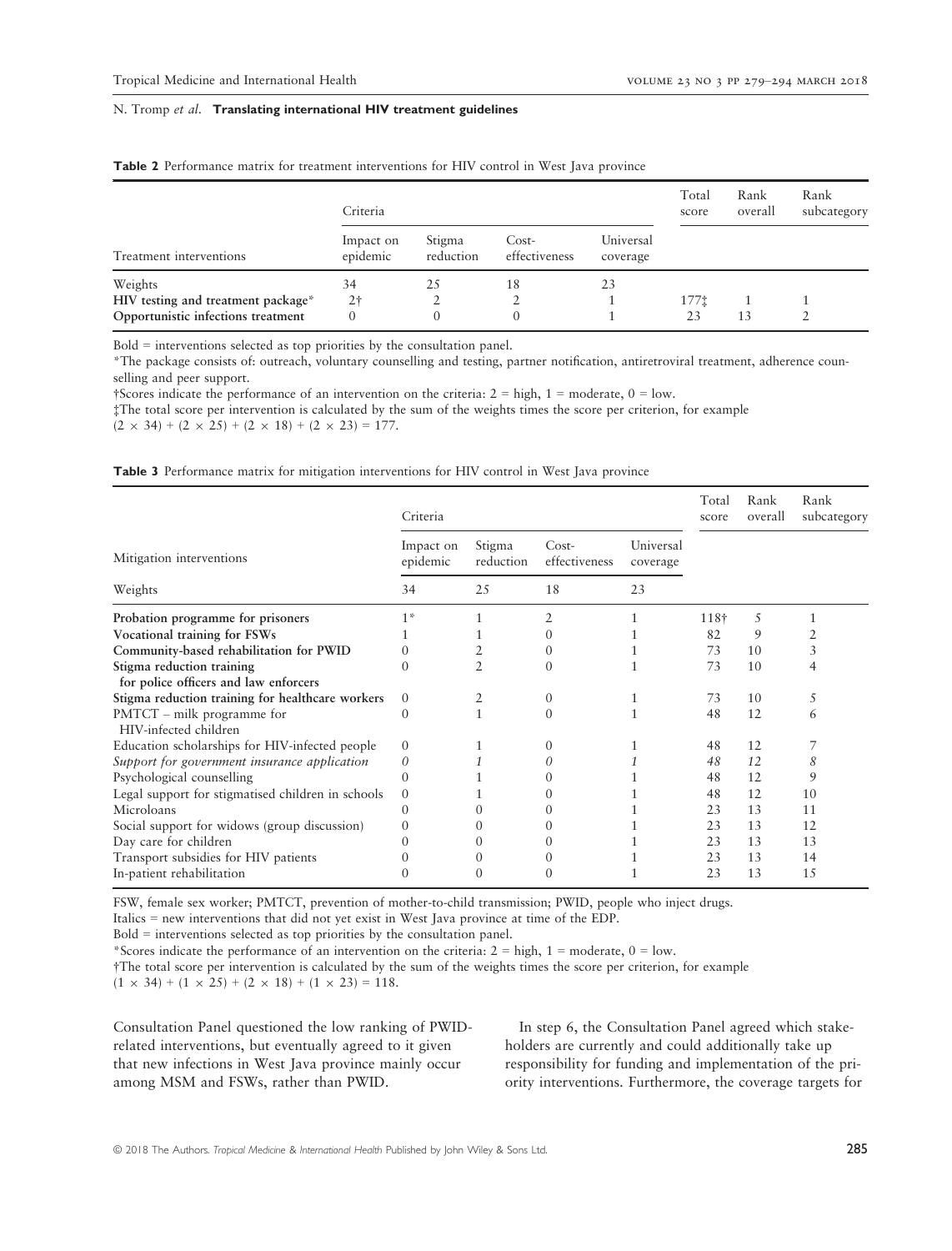|                                                                       | Implementers                                                                                        |                                                                                                          | Funders                                                                |                                            | Coverage                                                                                                                              |
|-----------------------------------------------------------------------|-----------------------------------------------------------------------------------------------------|----------------------------------------------------------------------------------------------------------|------------------------------------------------------------------------|--------------------------------------------|---------------------------------------------------------------------------------------------------------------------------------------|
| Interventions                                                         | Current                                                                                             | Suggested                                                                                                | Current                                                                | Suggested                                  | targets 2018                                                                                                                          |
| School-based education<br>Prevention                                  | Education Office,<br>Padjadjaran University<br>Schools,                                             | City AIDS Commission,<br>District Health Office,<br>NGO <sub>s</sub> , Family                            | (corporate social<br>Education Office,<br>Private sector               | None                                       | 50% of schools                                                                                                                        |
| Information and education<br>during Muslim Friday<br>prayers          | None (new intervention)                                                                             | Ministry of Religion, NGOs,<br>Religious Tolerance Forum,<br>Universities, Communities<br>Planning Board | None (new intervention)<br>responsibility funds)                       | Local government<br>budget                 | 20% of Friday<br>prayers                                                                                                              |
| Websites and social media                                             | West Java AIDS<br>Commission                                                                        | Ministry of Communication,<br>Institutions with websites<br>Relevant Government                          |                                                                        |                                            | 1% of West Java<br>Reaching out to<br>population                                                                                      |
| Citizens' AIDS programme                                              | Commissions in<br>Districts AIDS<br>West Java                                                       | None                                                                                                     | government budget<br>Local                                             | None                                       | health cadres<br>50% of new<br>trained                                                                                                |
| Workplace programme                                                   | Workforce office                                                                                    | Transportation Office,<br>Construction Office,<br>Tourism Office                                         | government budgets<br>Local and national                               | Private sector                             | company worker<br>worker, 50%<br>$50\%$ migrant                                                                                       |
| treatment package<br>HIV testing and<br>Treatment                     | Community Health Centers,<br>Health Office<br>Private Hospitals,<br>District Hospitals,<br>District | Social Office                                                                                            | National Budget, Local<br>government budget,<br>Global Fund            | Local government<br>budget                 | 50% waria, 30%<br>FSW, 80% IDUs,<br>FSW client, 80%<br>50% MSM, 80%<br>low-risk male,<br>prisoners, 5%<br>50% low-risk<br>female, 20% |
| Opportunistic infections<br>treatment<br>Mitigation                   | Not discussed                                                                                       | Not discussed                                                                                            | Not discussed                                                          | Not discussed                              | Not discussed<br>children                                                                                                             |
| Probation programme<br>for prisoners                                  | Probation Office                                                                                    | NGO <sub>s</sub>                                                                                         |                                                                        |                                            |                                                                                                                                       |
| Vocational training<br>for FSW <sub>s</sub>                           | Workforce Office, NGOs<br>Education Office,<br>ffice,<br>Social O                                   | Private sector                                                                                           | Local Budget, National<br>Budget, International<br>Labour Organization | Private sector                             | FSW, 50% IDUs<br>80% direct FSW,<br>20% indirect                                                                                      |
| rehabilitation for PWID<br>Community-based                            | <b>NGOs</b>                                                                                         | Provincial Narcotic Board                                                                                | National Budget<br>Global Fund,                                        | Budget, Private sector<br>Local government | 25% IDUs in 2018                                                                                                                      |
| training for police officers<br>and law enforcers<br>Stigma reduction | Police Department                                                                                   | District Attorney Office,<br>Law Office                                                                  | HCPI, National Budget                                                  | Local government<br>budget                 | 50% law enforcers                                                                                                                     |
| training for healthcare<br>Stigma reduction<br>workers                | None (new intervention)                                                                             | Ministry of Health, DHO                                                                                  | (new intervention)<br>None                                             | Local government<br>budget                 | 50% healthcare<br>workers                                                                                                             |

Table 4 Overview of current and suggested implementers and funders and 2018 coverage targets for priority interventions

Table 4 Overview of current and suggested implementers and funders and 2018 coverage targets for priority interventions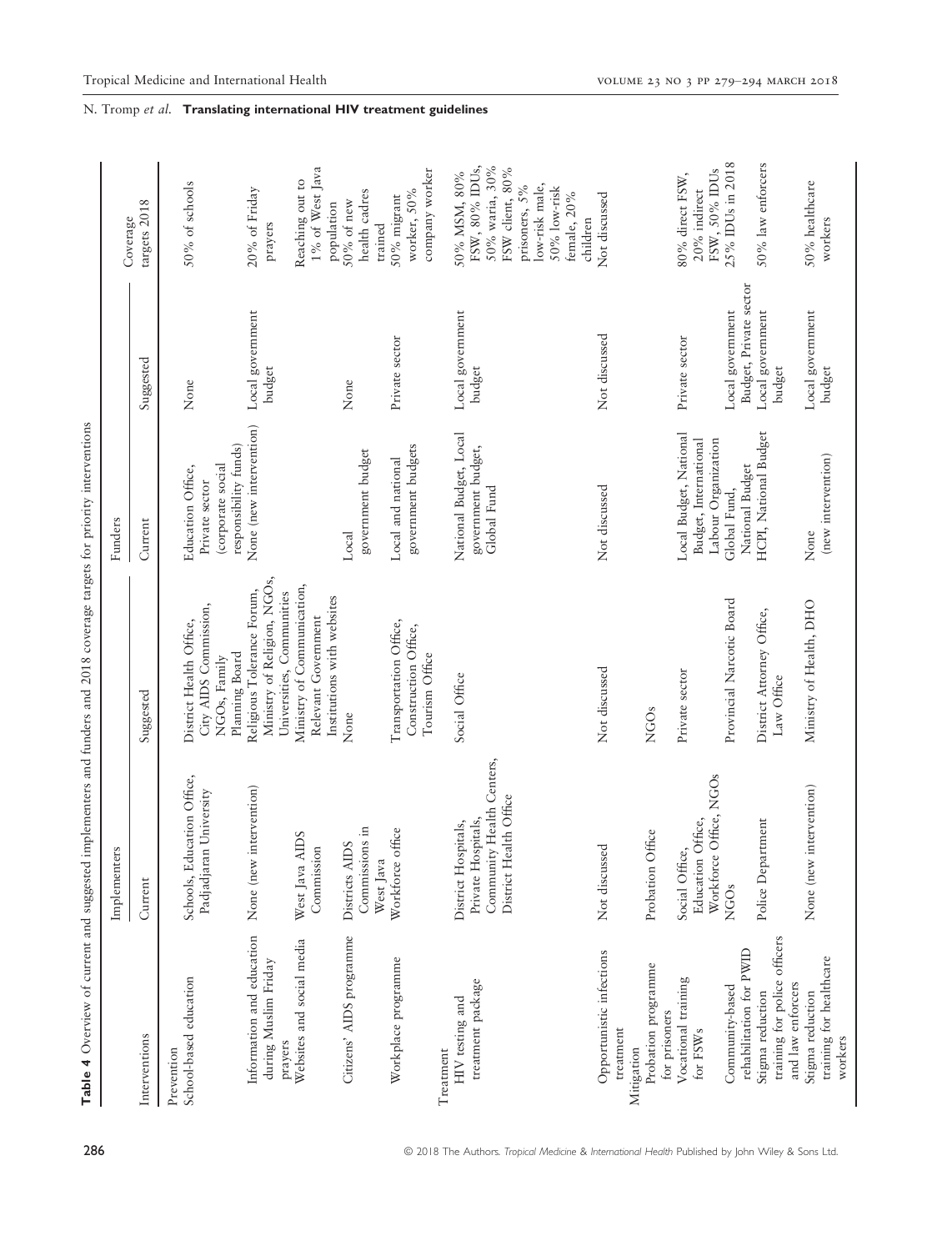2018 were listed. The results of step 6 are presented in Table 4.

The Project Team reported the results of the prioritysetting process in the 5-year (2014–2018) strategic document for HIV control in West Java, which was widely distributed to relevant stakeholders. The document was presented to the provincial Governor for endorsement in August 2014 and has since then served as a technical guideline and justification for the resource allocation to the priority interventions by government offices. The document was transformed into a draft Governor decree, as a supplement to the local regulation on HIV control issued in 2012 [39], in November 2014 and published in July 2017 [28].

The evaluation revealed that overall participants were positive about the EDP. They argued it had improved the decision-making quality, especially regarding the use of criteria and evidence for decisions. In addition, they thought it had increased the transparency of the prioritysetting process, while at the same time, reducing the risk of corruption. The members were especially satisfied with the involvement of community organisations. However, they doubted whether the process would actually result in increased domestic resource allocation for HIV control. Also, they suggested intensifying the process to obtain stronger commitment of the government Consultation Panel members for domestic resource allocation and to better inform the Consultation Panel members about the nature of the HIV epidemic, the full range of HIV interventions and the principles of EDPs.

### **Discussion**

The West Java Provincial AIDS Commission used the EDP to identify the top priority interventions for HIV control. They did so on the basis of a set of criteria, which were carefully chosen by Consultation Panel members, reflecting their perceived objectives in HIV control – that is having an impact on the epidemic, reducing stigma and achieving universal health coverage, in a cost-effective manner. After deliberation, the commission prioritised a combination of prevention, treatment and mitigation interventions. For treatment, a broad testing and treatment package was prioritised. For prevention, they identified interventions mainly geared towards the general population, reflecting the Consultation Panel's understanding of the changing nature of West Java's epidemic towards the general population. The prioritised interventions are expected to have the largest impact on the epidemic and on stigma reduction. Also, for this reason, the commission decided to give low priority to needle exchange and medical waste management and

methadone and peer support for PWID. For mitigation, interventions were prioritised that mainly focused on stigma reduction and prevention of stigmatisation through training of health workers and police officers. The resulting mix of interventions reflects the need for a multifaceted response, as expressed by the country's National AIDS Commission [24].

The Consultation Panel also identified various priorities that deviate from contemporary international recommendations in HIV control. Most notably, it assigned low scores to treatment of opportunistic infections in terms of 'impact on epidemic' and 'cost-effectiveness', whereas international guidelines consider this essential [40]. The deviating scores and recommendations can be explained by the way the evidence base was constructed. The scores were based on a combination of scientific evidence specifically for the Indonesian context (including mathematical modelling results) and the opinion of experts who brought in the international scientific evidence. Yet, these experts may not have had full knowledge of the international evidence in future applications; a better facilitation of this evidence to the experts may improve their judgements. This also points to a more general operational challenge of priority setting in a decentralised setting, in which public health and/or scientific expertise is scarce. Ideally, EDPs are organised in such a way that available evidence is taken into account as much as possible, while maximising possibilities to bring in local perspectives and preferences. As another operational challenge, the Consultation Panel did not always define independent interventions (i.e. one intervention has no effect on the performance of another intervention), whereas good practice in priority setting requires this. For example, it defined provision of information to women about prevention of mother-to-child transmission (PMTCT) separately from PMTCT-related counselling, HIV testing and ART treatment, whereas the implementation of the latter intervention clearly affects the performance of the former. The representativeness of the panels could also be improved. For example, FSWs were not represented in the Consultation Panel as they had no organisation representing them. Religious stakeholders and donor organisations were not listed by Consultation Panel members to be part of the Broader Stakeholder Panel. While some other important stakeholders, such as the army and government planning board in charge of domestic funding allocation, were invited, and they did not attend meetings. These challenges should be overcome in future implementations of the processes.

The EDP described here was an important step forward for West Java province in the development of its response to the HIV epidemic. Compared to previous strategic planning processes, both stakeholder involvement and the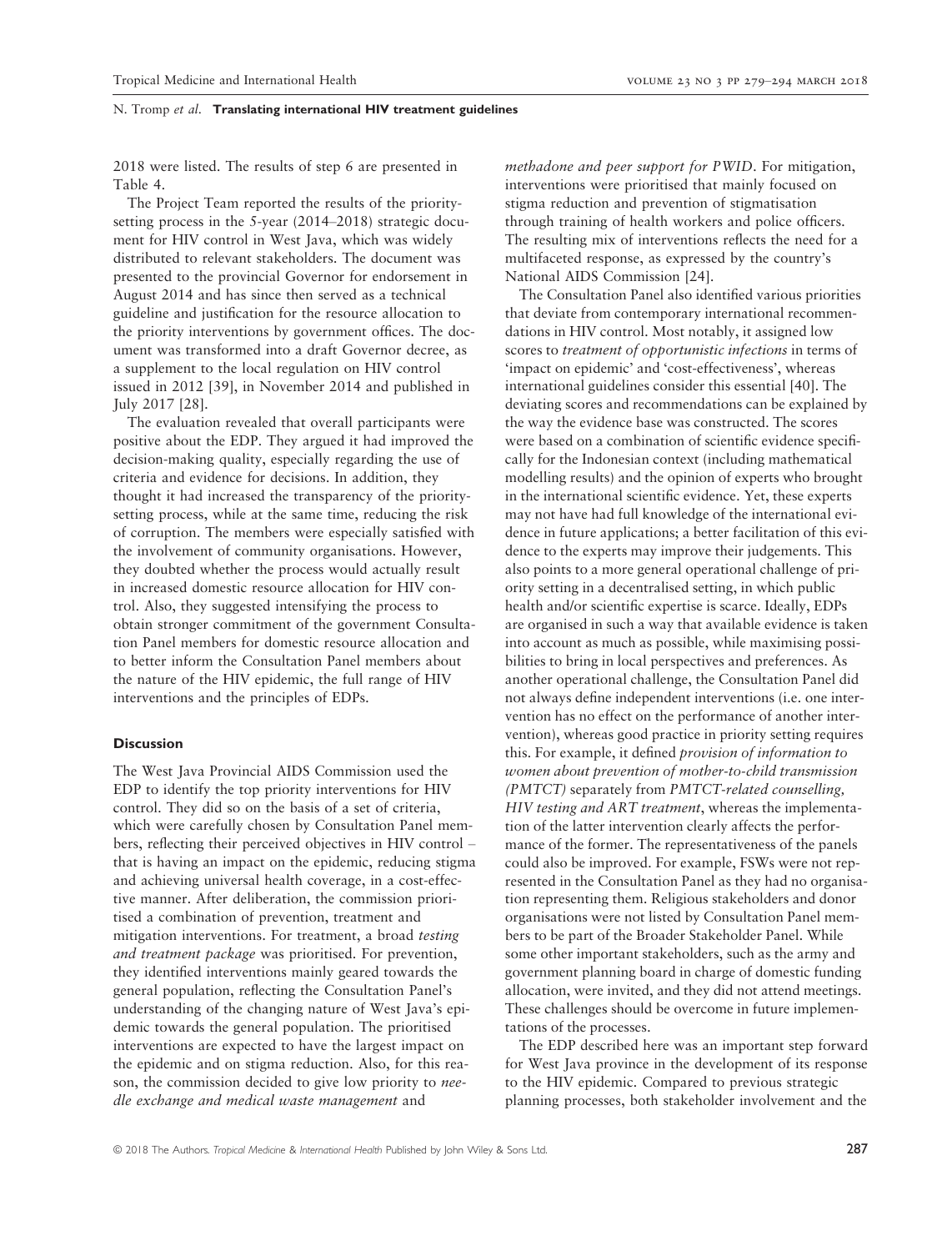evidence base improved. In terms of stakeholder involvement, several parties participated systematically in steps 2–6 of the process, where they expressed explicit values they considered most important in the HIV response, suggested interventions, critically appraised the available evidence and deliberated on final priorities. In terms of evidence, the Consultation Panel made decisions on the basis of systematic information, where available, on the performance of 50 interventions in relation to four criteria. Moreover, unlike in the development of the previous strategy, explicit criteria were used for priority setting and a broad consensus was achieved for the subsequent selection of priority interventions.

Evidence-informed deliberative processes fill an important gap which current tools for strategic planning in HIV control [11, 12] and WHO guidelines [1] leave unaddressed. These tools typically stress the need for fair processes, including stakeholder participation, but fall short of showing how to accomplish this. Existing tools and guidelines would benefit from adopting the principles of EDPs in their decision framework; this would provide national and subnational authorities' practical guidance on translating international guidelines into legitimate country priorities. Although this case study from Indonesia presents one cycle of the EDP, it is meant to be an iterative process whereby countries continuously follow the six steps and gradually improve the fairness of priority-setting decisions in HIV control.

Importantly, the EDP framework does not provide a specific format or blueprint for the organisation of planning process. Instead, it outlines the principles and steps of such a process, whereby the further practical operationalisation depends on what is considered reasonable and affordable in the local context. Many countries already incorporate elements of the framework in their strategic planning in HIV control – such as evidence gathering and some form of stakeholder involvement. They can thus take incremental steps to improve their processes. In doing so, they do not necessarily need to adopt the approach taken by the West Java Provincial AIDS Commission in Indonesia, for example in the selection of stakeholder panel members, the frequency of panel meetings or the way evidence is collected. It is also important to note that priority setting not only requires the development of a process, but also the creation of the right conditions in which it can take place, such as the development of institutions [41]. We are currently developing best practices regarding various elements of the EDP framework [42].

Finally, as countries around the world face challenges regarding the sustainability of their HIV control programmes, driven by the growing number of people who

are eligible for treatment and reduced funding [41], they will be increasingly confronted with the need to make difficult choices. We see the development of EDPs as a suitable response and a necessary condition, both to safeguard the legitimacy of choices that are made and significantly contribute to ending the HIV epidemic by 2030.[1]

#### **References**

- 1. World Health Organization. Consolidated guidelines on the use of antiretroviral drugs for treating and preventing HIV infection. Recommendations for a public health approach. (2nd edn). World Health Organization: Geneva, 2016.
- 2. UNAIDS. Fast Track Ending the AIDS epidemic by 2030. New York, NY, 2014. (Available from: [http://www.unaids.](http://www.unaids.org/en/resources/documents/2014/JC2686_WAD2014report) [org/en/resources/documents/2014/JC2686\\_WAD2014report\)](http://www.unaids.org/en/resources/documents/2014/JC2686_WAD2014report) Accessed: 03 Jan 2018
- 3. Political Declaration on HIV and AIDS: On the Fast-Track to Accelerate the Fight against HIV and to End the AIDS Epidemic by 2030, 2016. (Available from: [http://www.unaid](http://www.unaids.org/sites/default/files/media_asset/2016-political-declaration-HIV-AIDS_en.pdf) [s.org/sites/default/files/media\\_asset/2016-political-declara](http://www.unaids.org/sites/default/files/media_asset/2016-political-declaration-HIV-AIDS_en.pdf) [tion-HIV-AIDS\\_en.pdf](http://www.unaids.org/sites/default/files/media_asset/2016-political-declaration-HIV-AIDS_en.pdf)) Accessed: 03 Jan 2018
- 4. Holmes CB, Sikazwe I, Raelly RL et al. Managing multiple funding streams and agendas to achieve local and global health and research objectives: lessons from the field. J Acquir Immune Defic Syndr 2014: 65(Suppl 1): S32–S35.
- 5. Bollinger LA. How can we calculate the "E" in "CEA"? AIDS 2008: 22(Suppl 1): S51–S57.
- 6. Jenniskens F, Tiendrebeogo G, Coolen A et al. How countries cope with competing demands and expectations: perspectives of different stakeholders on priority setting and resource allocation for health in the era of HIV and AIDS. BMC Public Health 2012: 12: 1071.
- 7. Amon J. The political epidemiology of HIV. J Int AIDS Soc 2014: 17: 19327.
- 8. Schouten EJ, Jahn A, Ben-Smith A et al. Antiretroviral drug supply challenges in the era of scaling up ART in Malawi. J Int AIDS Soc 2011: 14(Suppl 1): S4.
- 9. Mikkelsen E, Hontelez JAC, Jansen MPM et al. Evidence for scaling up HIV treatment in sub-Saharan Africa: a call for incorporating health system constraints. PLoS Med 2017: 14: e1002240.
- 10. Shubber Z, Mills EJ, Nachega JB et al. Patient-reported barriers to adherence to antiretroviral therapy: a systematic review and meta-analysis. Weiser SD, editor. PLoS Med 2016: 13: e1002183.
- 11. Wilson D, Halperin DT. "Know your epidemic, know your response": a useful approach, if we get it right. Lancet 2008: 372: 423–426.
- 12. Schwartländer B, Stover J, Hallett T et al. Towards an improved investment approach for an effective response to HIV/AIDS. Lancet 2011: 377: 2031–2041.
- 13. Holm S. The second phase of priority setting. Goodbye to the simple solutions: the second phase of priority setting in health care. BMJ 1998: 317: 1000–1002.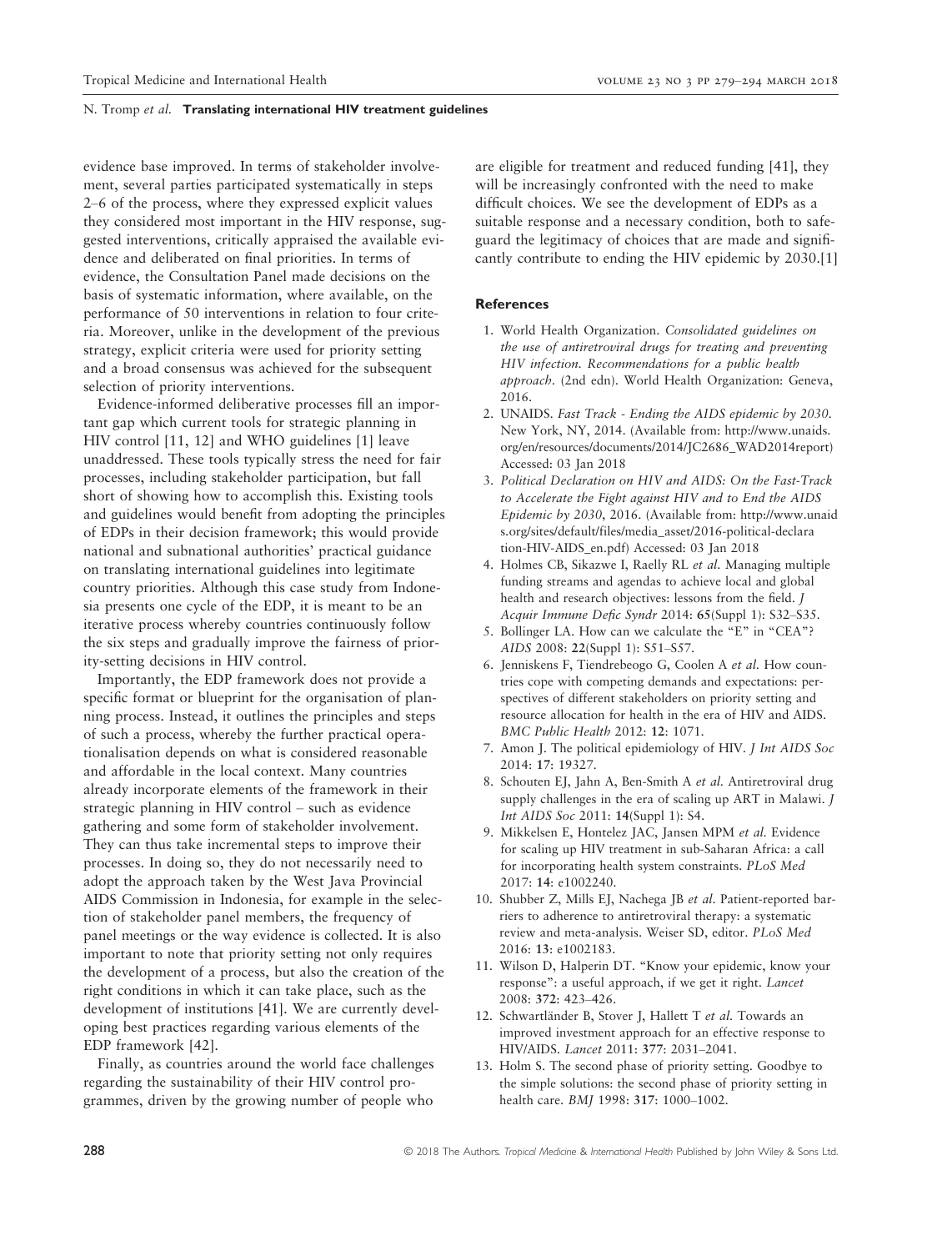- 14. Baltussen R, Jansen MP, Mikkelsen E et al. Priority Setting for Universal Health Coverage: we Need Evidence-Informed Deliberative Processes, Not Just More Evidence on Cost-Effectiveness. Int J Heal Policy Manag 2016: 5: 615–618.
- 15. Mitton C, Donaldson C. Health care priority setting: principles, practice and challenges. Cost Eff Resour Alloc 2004: 2: 3.
- 16. Daniels N. Accountability for reasonableness. BMJ 2000: 321: 1300–1301.
- 17. Baltussen R, Mikkelsen E, Tromp N et al. Balancing efficiency, equity and feasibility of HIV treatment in South Africa – development of programmatic guidance. Cost Eff Resour Alloc 2013: 11: 26.
- 18. Hidayat R. Indonesia Counts its Islands to Protect Territory and Resources. BBC. 5 July 2017. (Available from: [http://](http://www.bbc.com/news/world-asia-40168981) [www.bbc.com/news/world-asia-40168981\)](http://www.bbc.com/news/world-asia-40168981) [03 Jan 2018].
- 19. Central Intelligence Agency. The World Factbook: Indonesia, 12 December 2017. (Available from: [https://www.c](https://www.cia.gov/library/publications/the-world-factbook/geos/id.html) [ia.gov/library/publications/the-world-factbook/geos/id.html](https://www.cia.gov/library/publications/the-world-factbook/geos/id.html)) [03 Jan 2018].
- 20. UNAIDS. Indonesia Country Snapshot 2016. Aidsdatahub, 2017. (Available from: [http://www.aidsdatahub.org/sites/](http://www.aidsdatahub.org/sites/default/files/country_review/UNAIDS_snapshot_2016_Indonesia_2017.pdf) [default/files/country\\_review/UNAIDS\\_snapshot\\_2016\\_Indone](http://www.aidsdatahub.org/sites/default/files/country_review/UNAIDS_snapshot_2016_Indonesia_2017.pdf) [sia\\_2017.pdf\)](http://www.aidsdatahub.org/sites/default/files/country_review/UNAIDS_snapshot_2016_Indonesia_2017.pdf) Accessed: 03 Jan 2018
- 21. Indonesian National AIDS Commission. Mid-term Review of the National AIDS Strategy and Action Plan 2010–2014. Jakarta, 2014.
- 22. Minister of Health. Indonesian Ministry of Health Regulation Number 21 Year 2013 on HIV and AIDS Control. Ministry of Health, Indonesia. (Available from: [\(http://](http://www.aidsindonesia.or.id/uploads/20130520145716.PMK.pdf) [www.aidsindonesia.or.id/uploads/20130520145716.PMK.](http://www.aidsindonesia.or.id/uploads/20130520145716.PMK.pdf) [pdf\)](http://www.aidsindonesia.or.id/uploads/20130520145716.PMK.pdf) Accessed: 03 Jan 2018
- 23. UNAIDS. Indonesia report NCPI (National Commitments and Policies Instrument) 2013–2014. (Available from: [http://files.unaids.org/en/dataanalysis/knowyourresponse/nc](http://files.unaids.org/en/dataanalysis/knowyourresponse/ncpi/2014countries/Indonesia%20NCPI%202013.pdf) [pi/2014countries/Indonesia%20NCPI%202013.pdf](http://files.unaids.org/en/dataanalysis/knowyourresponse/ncpi/2014countries/Indonesia%20NCPI%202013.pdf)) Accessed: 03 Jan 2018
- 24. Indonesian National AIDS Commission 2015. Draft National Strategy and Action Plan 2015–2019 HIV and AIDS Response in Indonesia. Jakarta, 2014. (Available from: [http://hivreview.net/book/draft-national-strategy-and](http://hivreview.net/book/draft-national-strategy-and-action-plan-2015-2019-hiv-and-aids-response-in-in)[action-plan-2015-2019-hiv-and-aids-response-in-in\)](http://hivreview.net/book/draft-national-strategy-and-action-plan-2015-2019-hiv-and-aids-response-in-in) Accessed: 03 Jan 2018.
- 25. Reukers D, Prawiranegara R, Siregar A, Tromp N. Costeffectiveness of Condom Promotion Programs among Injecting Drug Users, Female Sex Workers and Men who Have Sex with Men in West Java province Indonesia. Radboudumc: Nijmegen, 2013. (Available from: [http://www.nic](http://www.niche1.nl/publications/) [he1.nl/publications/\)](http://www.niche1.nl/publications/) Accessed: 03 Jan 2018
- 26. Ministry of Health. Monitoring HIV Epidemic up to June 2014. Jakarta, 2014. (Available from: [http://spiritia.or.id/in](http://spiritia.or.id/index.php) [dex.php\)](http://spiritia.or.id/index.php) Accessed: 03 Jan 2018
- 27. Tromp N, Prawiranegara R, Riparev Subhan H, Siregar A, Sunjaya D, Baltussen R. Priority setting in HIV control in West Java Indonesia: an evaluation based on the accountability for reasonableness framework. Health Policy Plan 2015: 30: 345–355.
- 28. Governor of West Java. West Java Regulation Governor's Decree Number 22 Year 2017 on Guideline in Implementing the Local Regulation of West Java Number 12 Year 2012 on Prevention and Control of Human Immunodeficiency Virus (HIV) and Acquired Immune Deficiency Syndrome. Provincial Government of West Java: Bandung, 2017. (Available from: [http://jdih.jabarprov.go.id/home/Deta](http://jdih.jabarprov.go.id/home/Detail/Produk_Hukum/7243.html) [il/Produk\\_Hukum/7243.html](http://jdih.jabarprov.go.id/home/Detail/Produk_Hukum/7243.html)) Accessed: 03 Jan 2018
- 29. National AIDS Commission Indonesia. National AIDS Spending Assessment 2011–2012 Indonesia. Jakarta, 2013.
- 30. Brown T, Peerapatanapokin W. The Asian Epidemic Model: a process model for exploring HIV policy and programme alternatives in Asia. Sex Transm Infect 2004: 80(Suppl 1): i19–i24.
- 31. Peacock S. Public attitudes and values in priority setting. Isr J Health Policy Res 2015: 4: 29.
- 32. Kreuger R, Casey MA. Focus Groups: A Practical Guide for Applied Research (4th edn), Sage: London, 2009.
- 33. Tromp N, Prawiranegara R, Siregar A, Sunjaya D, Baltussen R. Importance of multiple criteria for priority setting of hiv/ aids interventions. Int J Technol Assess Health Care 2015: 31: 390–398.
- 34. World Health Organization. WHO Consultation on the Strategic Use of Antiretrovirals (SUFA). 2nd Expert Panel towards Programmatic Guidance. Geneva, 2012. (Available at [http://apps.who.int/iris/bitstream/10665/77946/1/WHO\\_](http://apps.who.int/iris/bitstream/10665/77946/1/WHO_HIV_2013.1_eng.pdf) [HIV\\_2013.1\\_eng.pdf\)](http://apps.who.int/iris/bitstream/10665/77946/1/WHO_HIV_2013.1_eng.pdf) Accessed: 03 Jan 2018
- 35. Indonesian National AIDS Commission. HIV/AIDS Research Inventory 1995–2009. Jakarta, 2009.
- 36. Sibbald SL, Singer PA, Upshur R, Martin DK. Priority setting: what constitutes success? A conceptual framework for successful priority setting. BMC Health Serv Res 2009: 9: 43.
- 37. Maurits S. Evaluation of Implementation of MCDA-AFR Approach during Development of 5 year (2014–2018) HIV Strategic Plan for West Java province. Radboudumc: Nijmegen, 2014. (Available from: [http://www.niche1.nl/publi](http://www.niche1.nl/publications) [cations\)](http://www.niche1.nl/publications) Accessed: 03 Jan 2018
- 38. UNAIDS/10.12E/JC2034E (English original, December 2010) WHO Library Cataloguing-in-Publication Data. Getting to zero: 2011–2015 strategy Joint United Nations Programme on HIV/AIDS (UNAIDS). 1. Acquired immunodeficiency syndrome - prevention and control. Geneva.
- 39. Governor of West Java. West Java Local Regulation Number 12 Year 2012 on Prevention and Control of Human Immunodeficiency Virus (HIV) and Acquired Immune Deficiency Syndrome (AIDS). Provincial Government of West Java: Bandung, 2012. (Available from: [http://jdih.jabarprov.](http://jdih.jabarprov.go.id/home/Detail/Produk_Hukum/6882.html) [go.id/home/Detail/Produk\\_Hukum/6882.html](http://jdih.jabarprov.go.id/home/Detail/Produk_Hukum/6882.html)) Accessed: 03 Jan 2018
- 40. World Health Organization. Consolidated Guidelines on HIV Prevention, Diagnosis, Treatment and Care for Key Populations. World Health Organization: Geneva, 2014.
- 41. UNAIDS and Kaiser Family Foundation. Financing the Response to HIV in Low- and Middle-Income Countries: International Assistance from Donor Governments in 2015. New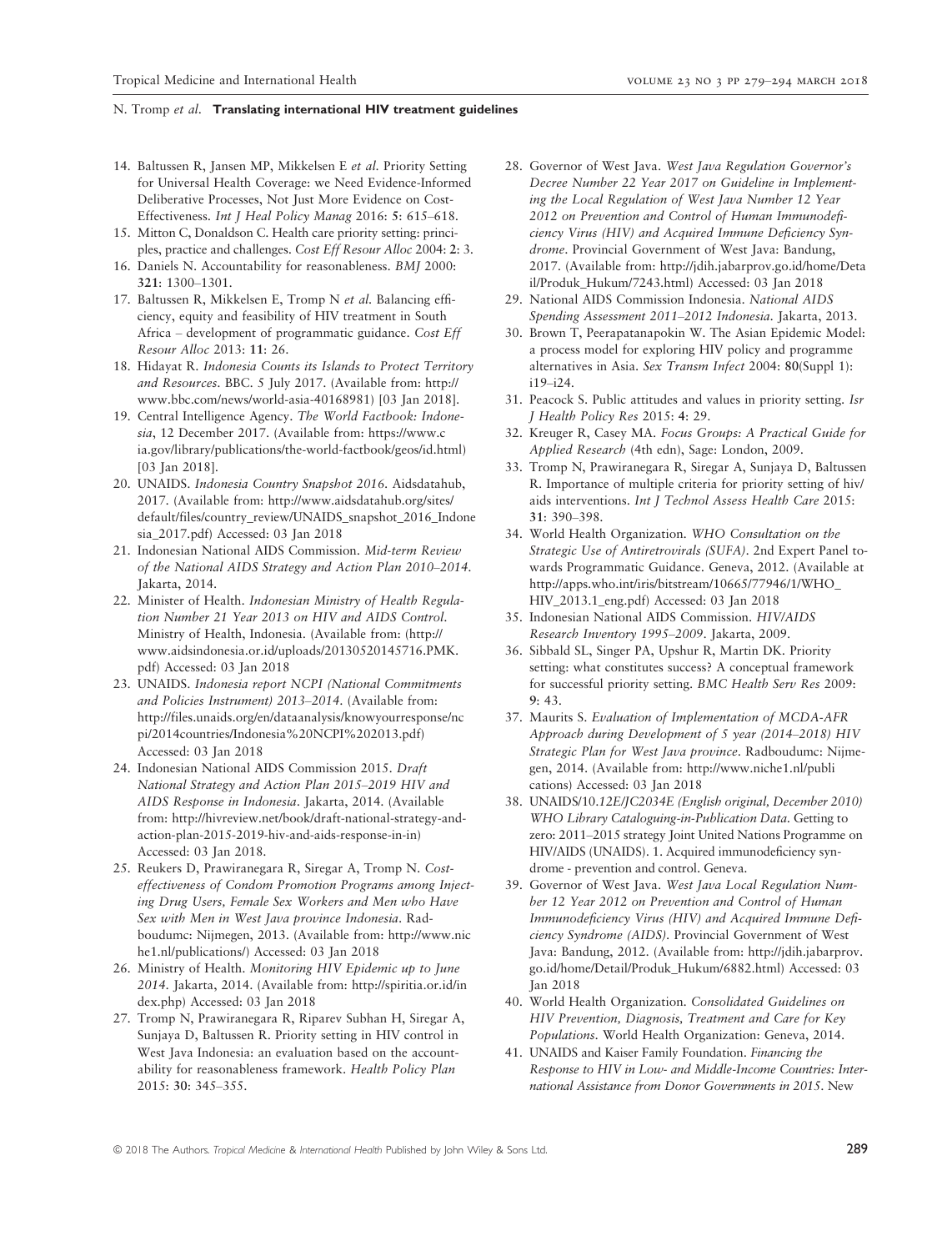Health Systems Research and Education (NICHE). (Available from: [http://www.niche1.nl/projects/id=34/title=revise](http://www.niche1.nl/projects/id=34/title=revise2020)

[2020](http://www.niche1.nl/projects/id=34/title=revise2020)) Accessed: 03 Jan 2018

### N. Tromp et al. Translating international HIV treatment guidelines

York, NY, 2016. (Available from [http://kff.org/global-health](http://kff.org/global-health-policy/report/financing-the-response)[policy/report/financing-the-response](http://kff.org/global-health-policy/report/financing-the-response)) Accessed: 03 Jan 2018

42. REVISE2020. Rethinking the Valuation of Interventions to Improve Priority Setting. Nijmegen International Center for

# Appendix 1

|  |  | Table AI Overview of definition and target groups of 50 interventions for HIV control in West Java |  |
|--|--|----------------------------------------------------------------------------------------------------|--|
|--|--|----------------------------------------------------------------------------------------------------|--|

| Intervention                                                                                                | Definition                                                                                                                                                                                                                                                                                              | Target groups                                                                                                                                                                                                                                                                                                   |
|-------------------------------------------------------------------------------------------------------------|---------------------------------------------------------------------------------------------------------------------------------------------------------------------------------------------------------------------------------------------------------------------------------------------------------|-----------------------------------------------------------------------------------------------------------------------------------------------------------------------------------------------------------------------------------------------------------------------------------------------------------------|
| HIV testing and<br>treatment package                                                                        | Package of interventions including outreach, VCT,<br>partner notification, ART, adherence counselling,<br>peer support. Note: ART is given regardless CD4<br>cell count for all HIV+ pregnant women, TB/HIV<br>coinfected, serodiscordant couples, FSW, MSM and<br>PWIDs and for other populations <350 | PWID (males and females), FSW (direct and<br>indirect), injecting FSW (direct and indirect), clients<br>of FSW, MSM (visible and hidden), transgender,<br>clients of transgender, serodiscordant couples,<br>prisoners, low at risk (men and women), TB<br>patients, hepatitis patients (B and C), STI patients |
| Stand-alone outreach                                                                                        | Outreach to populations to provide information<br>education and communication (IEC) in order to<br>prevent new infections and to increase access to<br>HIV care                                                                                                                                         | PWID (males and females), FSW (direct and<br>indirect), injecting FSW (direct and indirect), clients<br>of FSW, MSM (visible and hidden), transgender,<br>clients of transgender, serodiscordant couples,<br>prisoners, low at risk (men and women),                                                            |
| Stand-alone VCT                                                                                             | Only provision of voluntary counselling and testing<br>(VCT) to promote HIV testing and reduce risk<br>behaviour                                                                                                                                                                                        | PWID (males and females), FSW (direct and<br>indirect), injecting FSW (direct and indirect), clients<br>of FSW, MSM (visible and hidden), transgender,<br>clients of transgender, serodiscordant couples,<br>prisoners, low at risk (men and women), TB<br>patients, hepatitis patients (B and C), STI patients |
| Post-exposure<br>prophylaxes (PEP)                                                                          | Healthcare workers that had a needle stick incident<br>receive ART prophylaxes, also if HIV status of<br>patient is unknown                                                                                                                                                                             | Healthcare workers                                                                                                                                                                                                                                                                                              |
| Pre-marital voluntary<br>counselling and testing                                                            | Provision of VCT during Islamic meeting for couples<br>that are about to get married                                                                                                                                                                                                                    | Islamic couples that join pre-marriage counselling                                                                                                                                                                                                                                                              |
| PMTCT - Component<br>1: IEC for women in<br>reproductive age                                                | Information Education Communication (IEC) for<br>women in reproductive age (note: only married<br>women can enter antenatal care clinics, other<br>women should be targeted in another way)                                                                                                             | Women in reproductive age                                                                                                                                                                                                                                                                                       |
| PMTCT – Component<br>2: Family planning<br>and reproductive<br>health counselling for<br>HIV-infected Women | Family planning and reproductive health counselling<br>for HIV-infected women                                                                                                                                                                                                                           | HIV-infected women                                                                                                                                                                                                                                                                                              |
| PMTCT - Component<br>3: PMTCT B+                                                                            | HIV-infected pregnant women receives long life ART<br>regardless CD4 cell count, caesarean section or<br>normal delivery is rationalized, infant receives ART<br>after delivery                                                                                                                         | HIV-infected women and their infants                                                                                                                                                                                                                                                                            |
| PMTCT - Component<br>1: Opt-out testing for<br>all pregnant women                                           | Opt-out testing for all pregnant women (note: only<br>married women can enter antenatal care clinics,<br>other women should be targeted in another way)                                                                                                                                                 | Pregnant women                                                                                                                                                                                                                                                                                                  |
| PMTCT - Component<br>4: Milk programme                                                                      | Formula milk is provided for HIV+ infants for extra<br>nutrition. This is to provide social support to HIV-<br>infected mothers and her HIV-infected child                                                                                                                                              | HIV-infected women and their HIV-infected child                                                                                                                                                                                                                                                                 |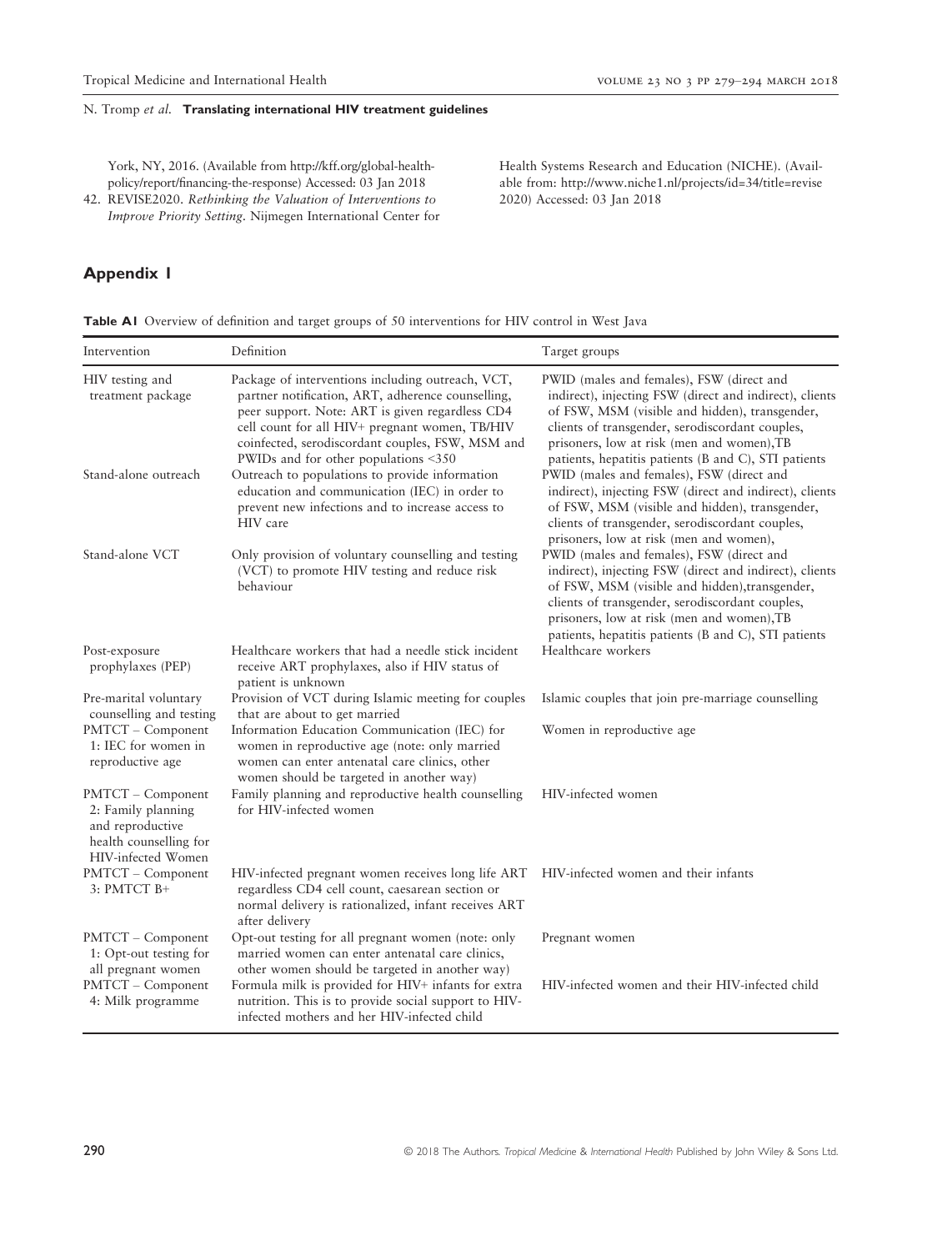# Table A1 (Continued)

| Intervention                                           | Definition                                                                                                                                                                                                                                                                                          | Target groups                                                                                                                                                                                                                                                                                                                                                                                                                                                                                                                     |
|--------------------------------------------------------|-----------------------------------------------------------------------------------------------------------------------------------------------------------------------------------------------------------------------------------------------------------------------------------------------------|-----------------------------------------------------------------------------------------------------------------------------------------------------------------------------------------------------------------------------------------------------------------------------------------------------------------------------------------------------------------------------------------------------------------------------------------------------------------------------------------------------------------------------------|
| STI testing and<br>treatment                           | STI testing and treatment is provided for all target<br>groups in community health centres and hospitals                                                                                                                                                                                            | PWID (males and females), FSW (direct and<br>indirect), injecting FSW (direct and indirect), clients<br>of FSW, MSM (visible and hidden), transgender,<br>clients of transgender, serodiscordant couples,<br>prisoners, low at risk (men and women), TB<br>patients, hepatitis patients (B and C),                                                                                                                                                                                                                                |
| Blood screening                                        | All blood used for blood donation will be screened<br>for HIV                                                                                                                                                                                                                                       | General population (people that receive blood)                                                                                                                                                                                                                                                                                                                                                                                                                                                                                    |
| Opportunistic<br>infections (OI)<br>treatment          | Treatment of opportunistic infections that AIDS<br>patients suffer from                                                                                                                                                                                                                             | PWID AIDS patients (males and females), FSW<br>AIDS patients (direct and indirect), injecting FSW<br>AIDS patients (direct and indirect), clients of FSW<br>AIDS patients, MSM AIDS patients (visible and<br>hidden), transgender AIDS patients, clients of<br>transgender AIDS patients, serodiscordant couples<br>AIDS patients, prisoners AIDS patients, low at risk<br>(men and women) AIDS patients,                                                                                                                         |
| Functional cure<br>experiments                         | In a research setting, experiments will be carried out<br>to provide ART to adults and children directly after<br>they are infected and their viral load will be<br>measured to see if functional cure occurred                                                                                     | HIV-infected people enrolled in the research study                                                                                                                                                                                                                                                                                                                                                                                                                                                                                |
| Probation programme<br>for prisoners                   | Part of a standard programme to support released<br>prisoners back into society. For HIV-infected<br>prisoners, this includes behaviour change<br>counselling, referral to a clinic for continuation of<br>ART                                                                                      | HIV-infected released prisoners                                                                                                                                                                                                                                                                                                                                                                                                                                                                                                   |
| Vocational training                                    | Training aims to learn FSW and PWIDs skills to<br>increase (regular) employment. FSW (both direct<br>and indirect) are captured by police and receive<br>training of 1 month. This training is not yet<br>provided by PWIDs, but is proposed by a<br>stakeholder during the focus group discussions | FSW (direct and indirect) [existing programme]<br>PWID (female and males) [new programme]                                                                                                                                                                                                                                                                                                                                                                                                                                         |
| Microloans                                             | Microloans are provided to give HIV-infected people<br>and their families an opportunity to build a<br>business and improve their financial situation                                                                                                                                               | HIV-infected PWID (males and females), HIV-<br>infected FSW (direct and indirect), HIV-infected<br>injecting FSW (direct and indirect), HIV-infected<br>Clients of FSW, HIV-infected MSM (visible and<br>hidden), HIV-infected transgender, HIV-infected<br>clients of transgender, HIV-infected serodiscordant<br>couples, HIV-infected ex-prisoners, HIV-infected<br>low at risk (men and women), widows of HIV-<br>infected partners caregivers of HIV-infected<br>children caregivers of orphans with HIV-infected<br>parents |
| Social support for<br>widows (group<br>discussion)     | Group discussion is held among widows of HIV-<br>infected partners that passed away in order to<br>exchange experiences and to improve their quality<br>of life                                                                                                                                     | Widows of HIV-infected partners                                                                                                                                                                                                                                                                                                                                                                                                                                                                                                   |
| Day care for children<br>(HIV-infected and<br>orphans) | Day care is provided for HIV-infected children and<br>orphans of HIV-infected parents that passed away                                                                                                                                                                                              | HIV-infected children<br>Orphans of HIV-infected parents                                                                                                                                                                                                                                                                                                                                                                                                                                                                          |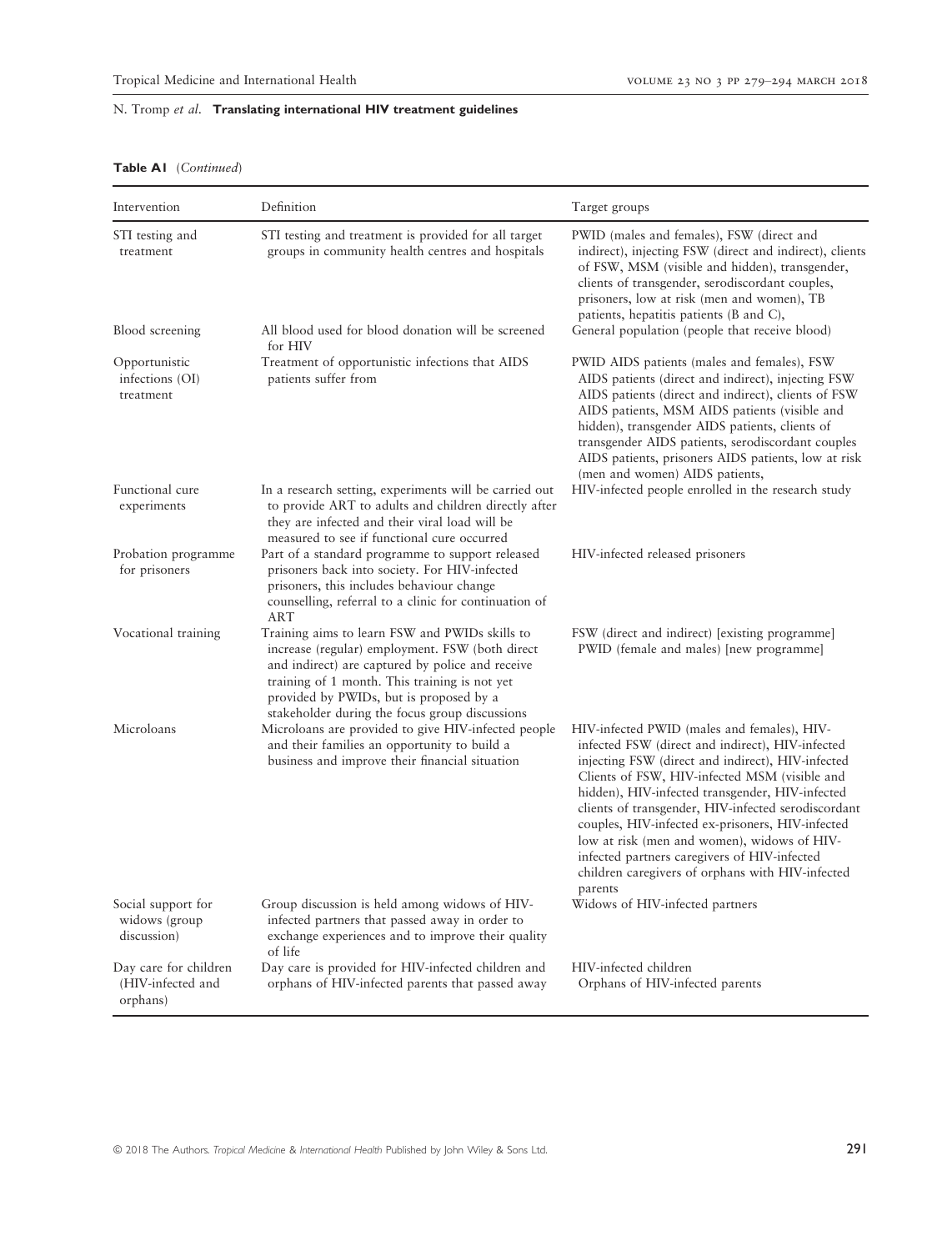# Table A1 (Continued)

| Intervention                                                   | Definition                                                                                                                                                                                                                                                                                                                        | Target groups                                                                                                                                                                                                                                                                                                                                                                                       |
|----------------------------------------------------------------|-----------------------------------------------------------------------------------------------------------------------------------------------------------------------------------------------------------------------------------------------------------------------------------------------------------------------------------|-----------------------------------------------------------------------------------------------------------------------------------------------------------------------------------------------------------------------------------------------------------------------------------------------------------------------------------------------------------------------------------------------------|
| Education scholarships<br>for HIV-infected<br>people           | Scholarships are provided for HIV-infected people<br>with a low socio-economic status (SES) to give<br>them the opportunity for enrolment in education<br>and a better career and financial situation. This is<br>in line with the government programme that<br>provides scholarships for people with low SES                     | HIV-infected people with low SES                                                                                                                                                                                                                                                                                                                                                                    |
| Support for government<br>insurance application<br>(Jamkesmas) | Support for government insurance application is<br>provided to reduce financial burden of HIV-infected<br>people with low socio-economic status (SES)                                                                                                                                                                             | HIV-infected people with low SES                                                                                                                                                                                                                                                                                                                                                                    |
| Transport subsidies for<br>ART patients                        | Subsidies are provided for ART patient to pay<br>transport fees to the clinic in order to improve their<br>adherence to ART and related financial burden                                                                                                                                                                          | HIV-infected people on ART                                                                                                                                                                                                                                                                                                                                                                          |
| Psychological<br>counselling                                   | All HIV-infected people will receive psychological<br>counselling to improve their quality of life                                                                                                                                                                                                                                | HIV-infected PWID (males and females), HIV-<br>infected FSW (direct and indirect), HIV-infected<br>injecting FSW (direct and indirect), HIV-infected<br>clients of FSW, HIV-infected MSM (visible and<br>hidden), HIV-infected transgender, HIV-infected<br>clients of transgender, HIV-infected serodiscordant<br>couples, HIV-infected ex-prisoners, HIV-infected<br>low at risk (men and women), |
| Legal support for<br>stigmatized children in<br>schools        | Legal support will be provided for HIV-infected<br>children that are stigmatized in schools                                                                                                                                                                                                                                       | HIV-infected children in schools                                                                                                                                                                                                                                                                                                                                                                    |
| Methadone<br>maintenance therapy<br>and peer support           | Methadone programme is provided to cure PWID<br>from addiction and to decrease their injecting and<br>sexual risk behaviour to prevent HIV infection<br>among PWIDs and their partners. Peer support is<br>provided to keep them adherent to the programme,<br>to provide social support and to increase their<br>quality of life | <b>PWID</b>                                                                                                                                                                                                                                                                                                                                                                                         |
| Needle exchange and<br>medical waste<br>programme              | Clean needles are provided for PWID to prevent<br>HIV transmission. This is combined with a medical<br>waste programme that takes care of proper<br>management of dirty needles handed in or thrown<br>away in the community by PWID                                                                                              | PWID and indirect the general population                                                                                                                                                                                                                                                                                                                                                            |
| In-patient rehabilitation                                      | Six-month in-patient rehabilitation is provided for<br>PWID to cure them from addiction and to decrease<br>their injecting and sexual risk behaviour to prevent<br>new HIV infections and to improve their quality of<br>life                                                                                                     | <b>PWID</b>                                                                                                                                                                                                                                                                                                                                                                                         |
| Community-based<br>rehabilitation                              | One-month community-based rehabilitation is<br>provided for PWID to cure them from addiction<br>and to decrease their injecting and sexual risk<br>behaviour to prevent new HIV infections and to<br>improve their quality of life                                                                                                | <b>PWID</b>                                                                                                                                                                                                                                                                                                                                                                                         |
| Condom distribution<br>and promotion                           | Condoms will be distributed by condom outlets and<br>the use is promoted among all targets groups to<br>increase condom use and prevent new HIV<br>infections                                                                                                                                                                     | <b>PWID</b>                                                                                                                                                                                                                                                                                                                                                                                         |
| Condom sold with<br>energy drinks in<br>hotspots               | Condoms will be sold together with energy in<br>minimarkets and warung in hotspots in the red-<br>light areas in order to increase condom use among<br>clients of FSW workers and to prevent new HIV<br>infections                                                                                                                | Clients of FSW<br>Clients of transgender                                                                                                                                                                                                                                                                                                                                                            |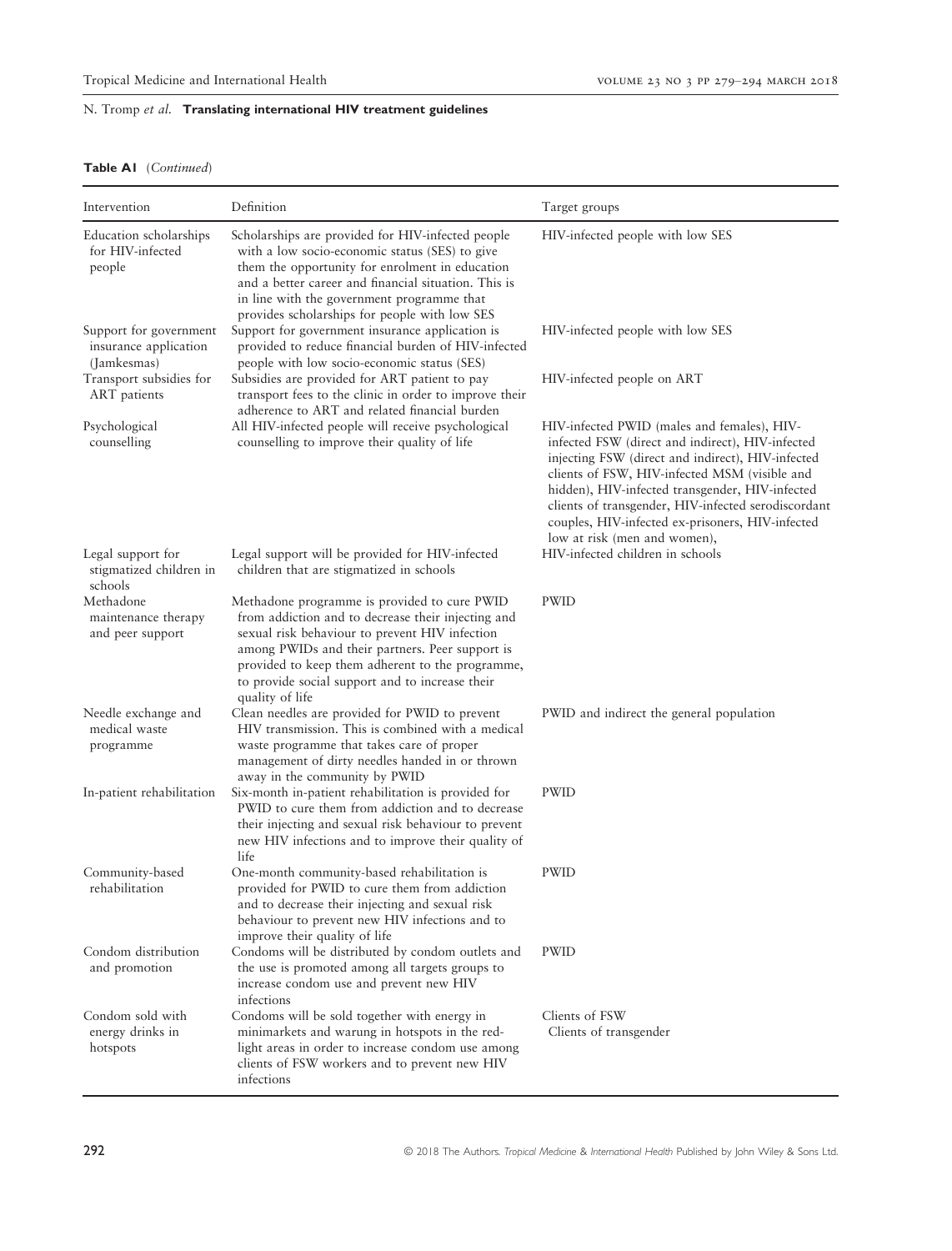# Table A1 (Continued)

| Intervention                                                    | Definition                                                                                                                                                                                                              | Target groups                                                                                                                                                                                                                                                                                                                                    |
|-----------------------------------------------------------------|-------------------------------------------------------------------------------------------------------------------------------------------------------------------------------------------------------------------------|--------------------------------------------------------------------------------------------------------------------------------------------------------------------------------------------------------------------------------------------------------------------------------------------------------------------------------------------------|
| School-based education                                          | Sexual and drug-related education is provided to<br>children in junior high school to decrease their risk<br>behaviour, reduce stigma in society and to prevent<br>new HIV infections                                   | Children in 1st grade of junior high school (SMP)<br>$(13-14 \text{ year old})$                                                                                                                                                                                                                                                                  |
| Citizen's AIDS<br>programme                                     | Volunteers will visit their community to talk about<br>HIV/AIDS in order to increase awareness, to reduce<br>risk behaviour. This likely decreases stigma and<br>prevents new HIV infections                            | General population                                                                                                                                                                                                                                                                                                                               |
| Stigma reduction<br>training for policemen<br>and law enforcers | Policemen and law enforcers are trained to increase<br>their awareness about HIV/AIDS in order to reduce<br>stigma towards risk groups and in society                                                                   | Policemen<br>Law enforcers                                                                                                                                                                                                                                                                                                                       |
| Stigma reduction<br>training for healthcare<br>workers          | Healthcare workers are trained to increase their<br>awareness about HIV/AIDS in order to reduce<br>stigma towards HIV-infected patients and risk<br>groups and to decrease stigma in society                            | Healthcare workers                                                                                                                                                                                                                                                                                                                               |
| Workplace programmes                                            | Workers receive HIV/AIDS information to increase<br>their awareness, reduce their risk behaviour and to<br>reduce stigma in society                                                                                     | Migrant workers<br>Company and factory workers                                                                                                                                                                                                                                                                                                   |
| Universal precautions                                           | Healthcare workers receive training to take<br>precautions to prevent needle stick incidents and<br>other work-related injuries to prevent infections<br>from HIV-infected patients                                     | Healthcare workers                                                                                                                                                                                                                                                                                                                               |
| Training for journalists                                        | Journalist receives training to increase their HIV<br>knowledge. This will increase the number of well-<br>written articles and news items in the media on<br>HIV in order to reduce stigma in society                  | Journalists                                                                                                                                                                                                                                                                                                                                      |
| Information and<br>education during<br>Muslim Friday prayers    | During Moslem Friday prayers (attended by men<br>only) the Imam provides information about HIV<br>epidemic and related problems to increase<br>awareness, decrease risk behaviour and reduce<br>stigma                  | Moslem men in general population                                                                                                                                                                                                                                                                                                                 |
| Websites and social<br>media                                    | Website and social media (e.g. Facebook, Twitter)<br>will provide information on HIV to increase<br>awareness, reduce risk behaviour and stigma in<br>society. Note: social media programmes are not yet<br>established | PWID (males and females), FSW (direct & indirect),<br>injecting FSW (direct and indirect), clients of FSW,<br>MSM (visible and hidden), transgender, clients of<br>transgender, low at risk (men and women), TB<br>patients, hepatitis patients (B & C), STI patients                                                                            |
| Printed IEC (posters,<br>leaflets and stickers)                 | Materials are printed containing HIV messages to<br>create HIV awareness, reduce risk behaviour and<br>reduce stigma in society                                                                                         | PWID (males & females), FSW (direct & indirect),<br>Injecting FSW (direct & indirect), Clients of FSW,<br>MSM (visible & hidden), Transgender, Clients of<br>Transgender, Serodiscordant couples, Prisoners,<br>Low at risk (men & women),<br>TB patients, Hepatitis patients (B & C), STI<br>patients Hotspot (brothels, karoake+, spa+) owners |
| Radio – add lips                                                | Add lips are free messages embedded in existing<br>radio programmes that contain HIV messages to<br>increase awareness, decrease risk behaviour and<br>reduce stigma                                                    | General population                                                                                                                                                                                                                                                                                                                               |
| Radio – HIV Public<br>service announcements                     | Public health announcements (PSA) in between radio<br>programmes that contain HIV messages to increase<br>awareness, decrease risk behaviour and reduce<br>stigma                                                       | General population                                                                                                                                                                                                                                                                                                                               |